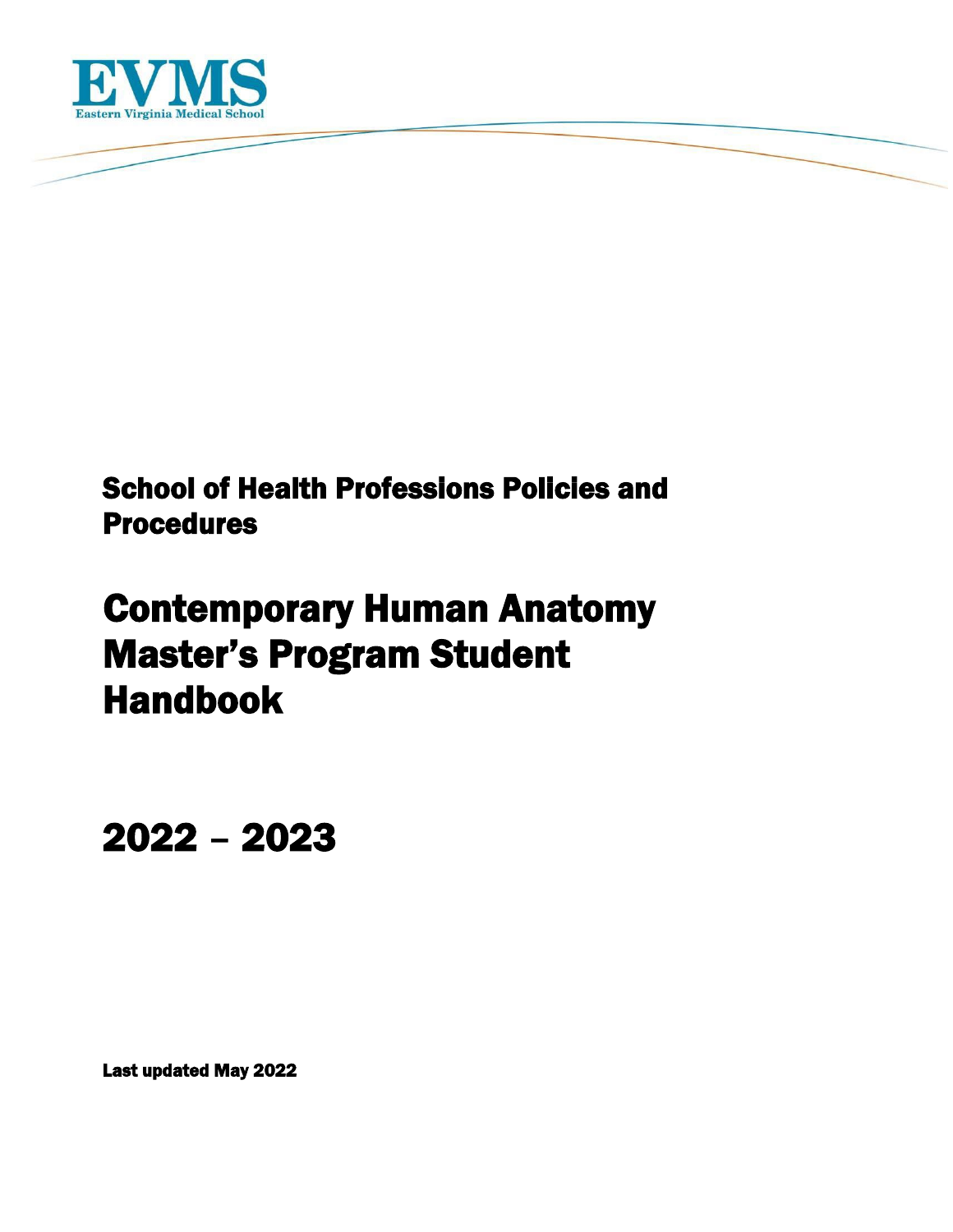# Contents

| <b>MISSION</b> .                                                        |  |
|-------------------------------------------------------------------------|--|
|                                                                         |  |
|                                                                         |  |
|                                                                         |  |
|                                                                         |  |
|                                                                         |  |
|                                                                         |  |
|                                                                         |  |
|                                                                         |  |
|                                                                         |  |
|                                                                         |  |
|                                                                         |  |
|                                                                         |  |
|                                                                         |  |
|                                                                         |  |
|                                                                         |  |
|                                                                         |  |
|                                                                         |  |
|                                                                         |  |
|                                                                         |  |
| TUITION CHARGES IF GRADUATION REQUIREMENTS ARE NOT COMPLETED ON TIME 10 |  |
|                                                                         |  |
|                                                                         |  |
|                                                                         |  |
|                                                                         |  |
|                                                                         |  |
|                                                                         |  |
|                                                                         |  |
|                                                                         |  |
|                                                                         |  |
|                                                                         |  |
|                                                                         |  |
|                                                                         |  |
|                                                                         |  |
|                                                                         |  |
|                                                                         |  |
|                                                                         |  |
|                                                                         |  |
|                                                                         |  |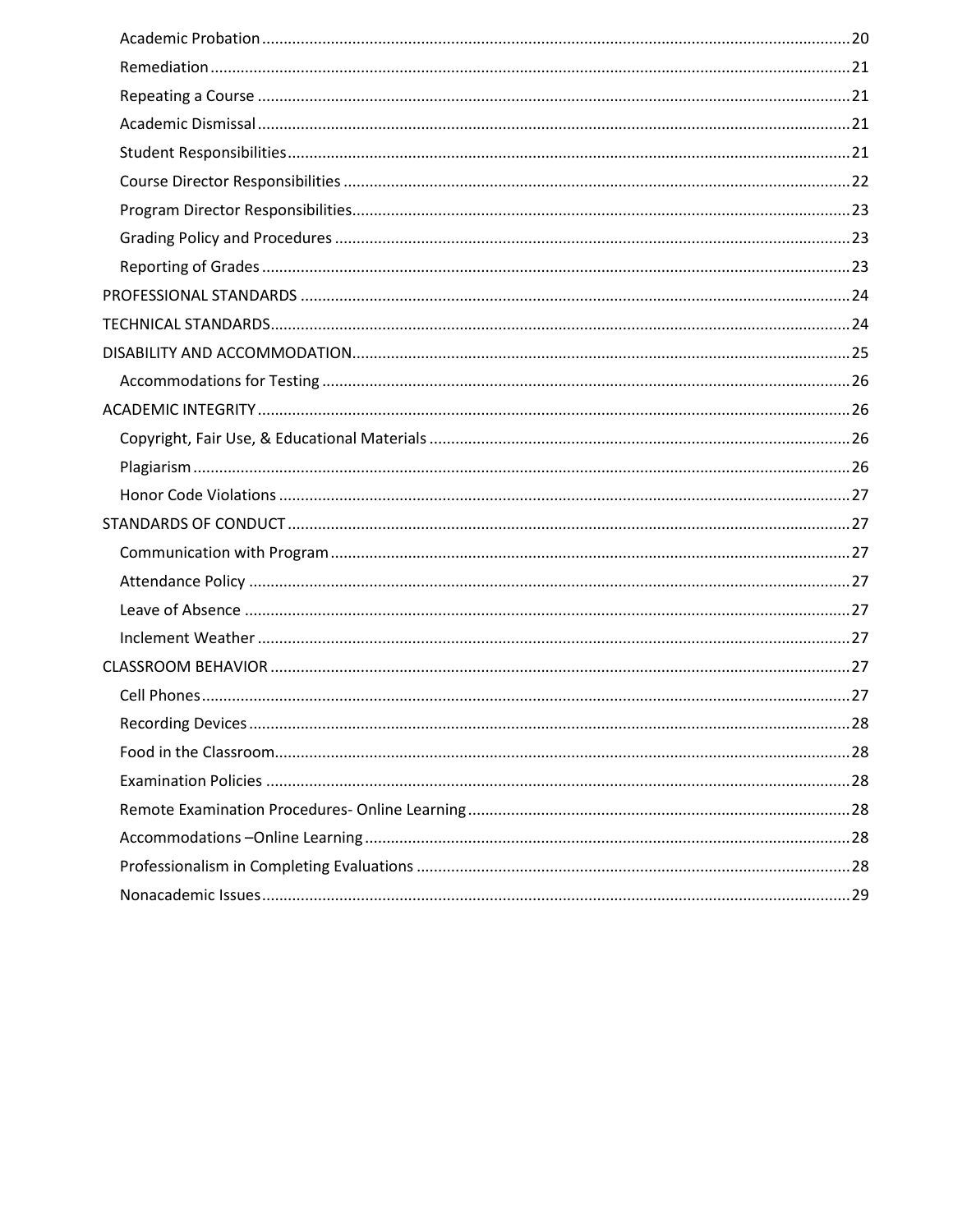# <span id="page-3-0"></span>WELCOME FROM THE DEAN



Welcome to the EVMS School of Health Professions! The health professions programs offered by EVMS provide training at a progressive, nationally recognized graduate institution and in clinical and community facilities throughout the Hampton Roads area. We are proud to offer a diverse mix of programs that use state-of-the-art classrooms and laboratories essential to the educational process. All programs in the School of Health Professions that are eligible have been individually accredited, and all adhere to the highest professional and ethical standards. EVMS has affiliations with many community partners, including rural and urban clinics, modern hospitals, and other health-care settings. Our faculty have advanced degrees in their area of expertise, supplemented by many years of professional experience in their respective disciplines. Our students are of the highest caliber, and consistently achieve highly competitive scores on licensing and related examinations.

I wish you the best of luck in achieving your professional and educational goals.

Sincerely,

C. Donald Combs, PhD

Vice President and Dean of the School of Health Professions Professor of Health Professions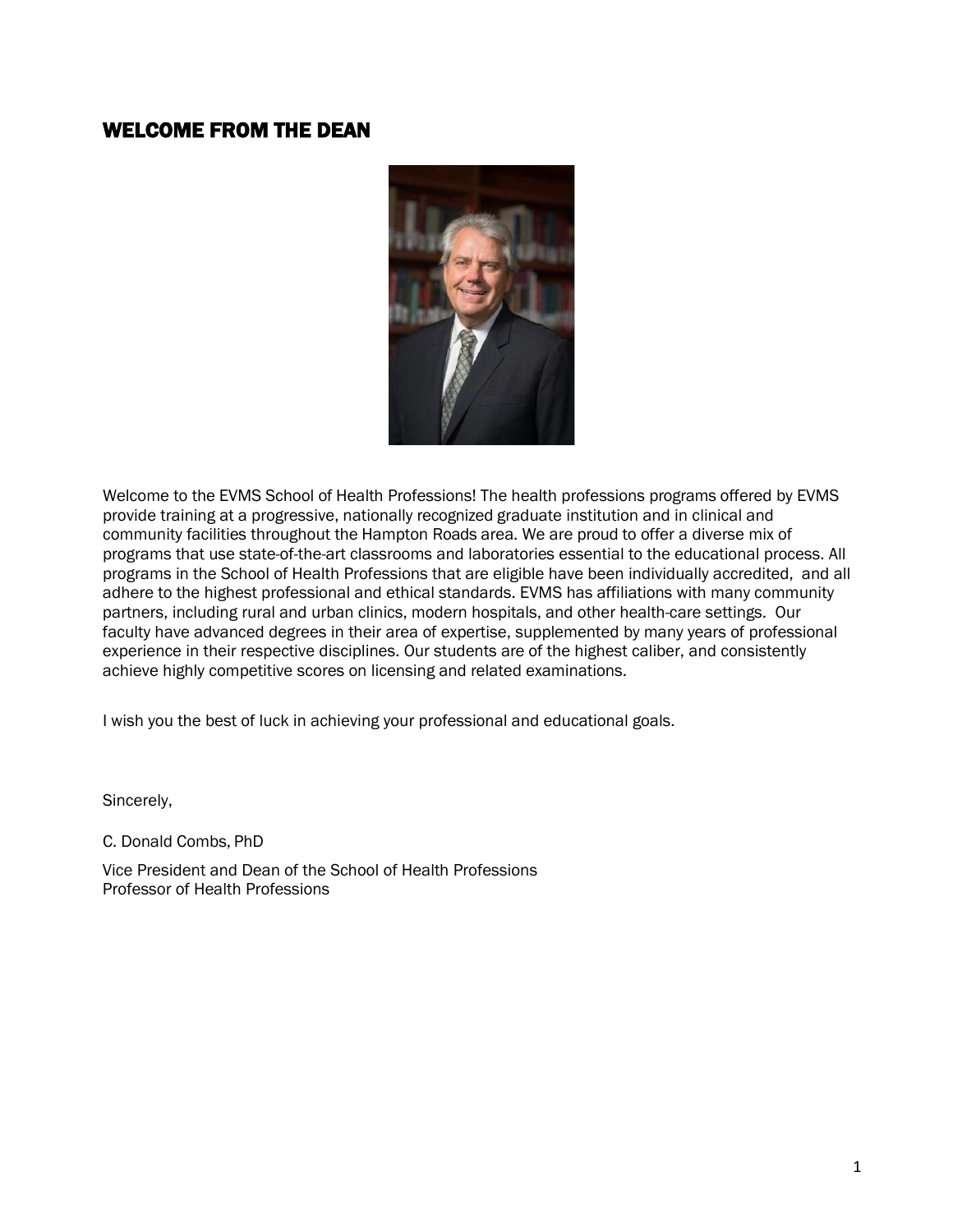# <span id="page-4-0"></span>MISSION

Eastern Virginia Medical School is an academic health center dedicated to achieving excellence in medical and health professions education, research and patient care. We value creating and fostering a diverse and cohesive faculty, professional staff and student body as the surest way to achieve our mission. Adhering to the highest ethical standards, we will strive to improve the health of our community and to be recognized as a national center of intellectual and clinical strength in medicine and Health Professions. Our commitment to ensuring institutional effectiveness is demonstrated by the continuous assessment processes we use to improve program performance and student learning outcomes.

# <span id="page-4-1"></span>VISION

Eastern Virginia Medical School will be recognized as the most community-oriented school of medicine and health professions in the United States.

# <span id="page-4-2"></span>**VALUES**

Three core values drive our daily efforts:

- Excellence: We determine with our stakeholders what is valuable and hold ourselves to high performance standards that fulfill our promises.
- Collegiality: We serve our community and one another, building strong and mutually supportive relationships. We work as a cooperative, united team to further our purposes of education, research and patient care.
- Integrity: We strive to maintain the highest ethical standards and accept accountability for all we do and say.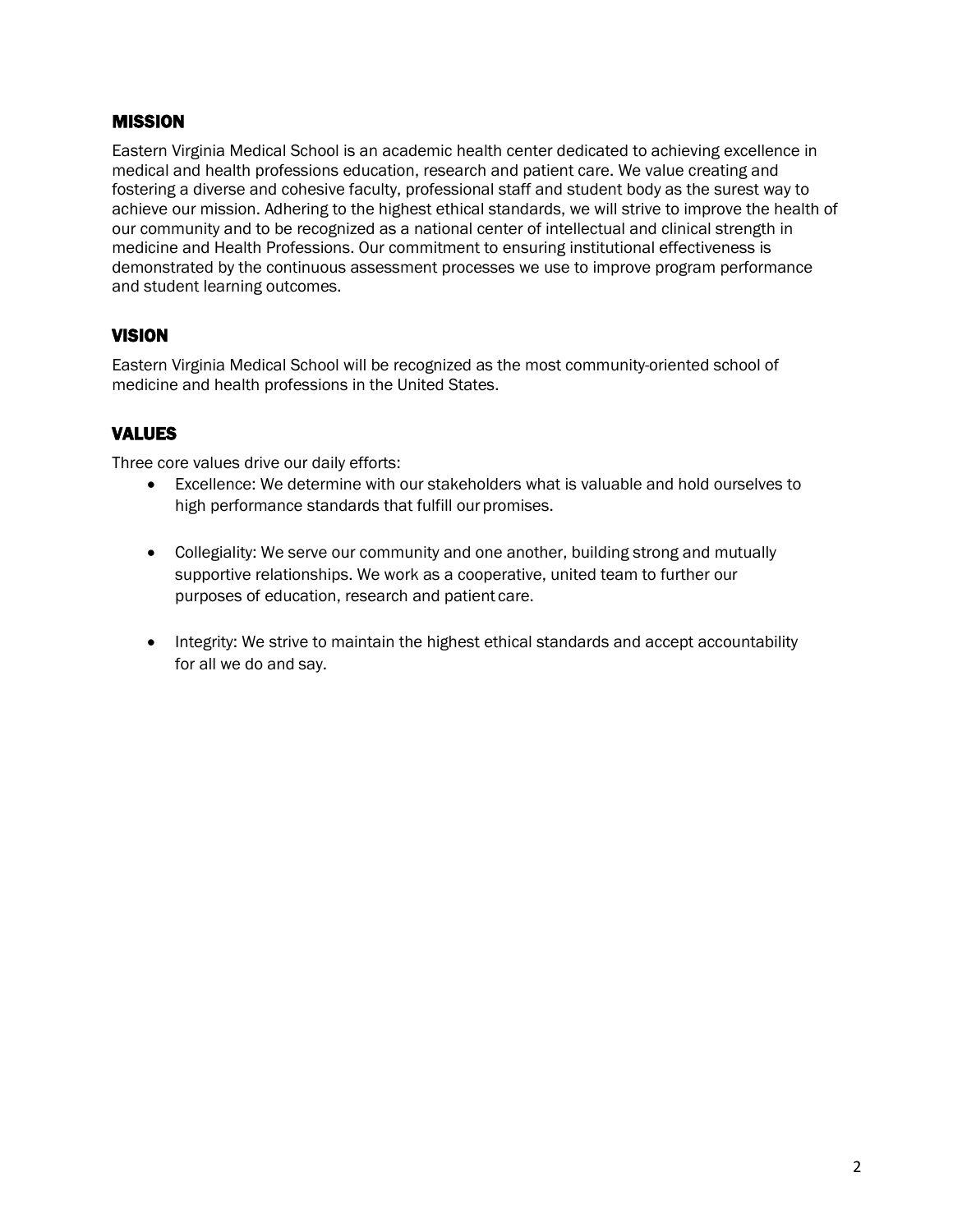# <span id="page-5-0"></span>BACKGROUND

The EVMS School of Health Professions (SHP) provides an administrative structure for the following academic programs:

Art Therapy and Counseling, MS Biomedical Sciences, MS Biomedical Sciences, PhD Clinical Psychology, PhD Contemporary Human Anatomy, MS Doctor of Medical Science, DMSc Health Sciences, DHSc Healthcare Analytics, MHCA Histotechnology, MS Laboratory Animal Science, MS Master of Healthcare Administration Master of Public Health Master of Surgical Assisting Medical Master's, MS, 1-year and 2-year Medical and Health Professions Education, MHPE Medical and Health Professions Education, PhD or EdD Pathologists' Assistant, MHS Physician Assistant, MPA Emergency Medicine Physician Assistant Postgraduate Practicum Physician Assistant Fellowship in Pediatric Urgent Care Reproductive Clinical Science, MS Reproductive Clinical Science, PhD

EVMS serves as the school of record for all programs shown above except Clinical Psychology; other policies and procedures may be applicable for that program based on school of record responsibilities. In addition to the policies and procedures depicted below, each program may have additional grading or other essential requirements that are communicated to students in writing at the initiation of their first semester or at other times as deemed necessary.

# <span id="page-5-1"></span>GRADING POLICY

This section specifies the general grading policies and procedures used by all of the health professions programs. In addition to the policies listed here, each program may have additional requirements and communicated to students in writing at the initiation of their first semester. Grades at the end of each term are assigned according to the EVMS School of Health Professions grading scale.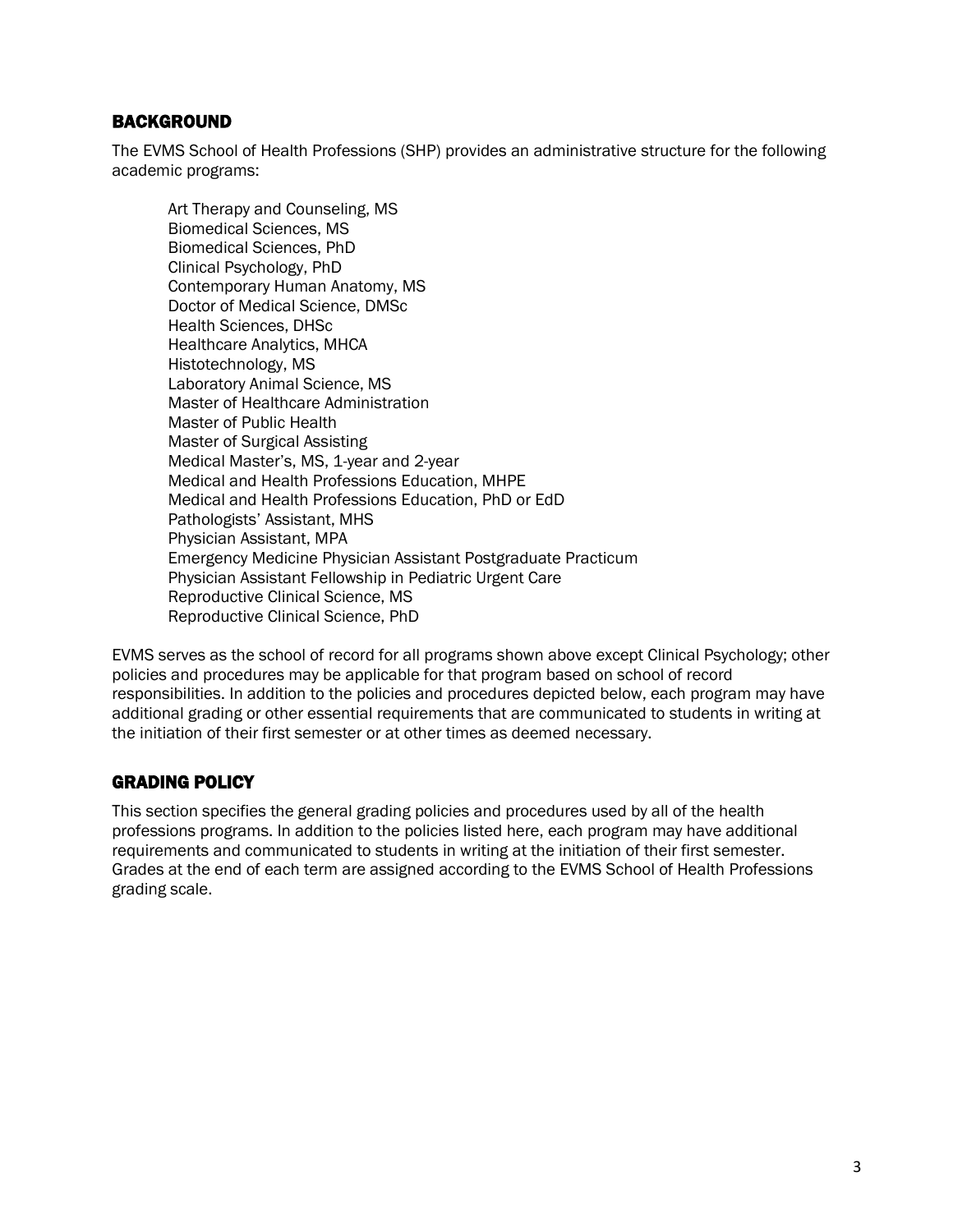# <span id="page-6-0"></span>GRADE POINT AVERAGE SCALE

All SHP programs for which EVMS serves as the school of record will use the following grading scale for those courses in which grades affect the Grade Point Average (GPA).

| Grade |     | <b>Grade Points</b> | Grades not affecting GPA:  |
|-------|-----|---------------------|----------------------------|
| Α     | =   | 4.00                | $l = Incomplete$           |
| А-    | =   | 3.67                | $P = Pass$                 |
| B+    | $=$ | 3.33                | W = Official Withdrawal    |
| B     | $=$ | 3.00                | WF = Unofficial Withdrawal |
| B-    | =   | 2.67                |                            |
| C+    | =   | 2.33                |                            |
| C     | $=$ | 2.00                |                            |
| C-    | $=$ | 1.67                |                            |
| D+    | =   | 1.33                |                            |
| D     | =   | 1.00                |                            |
| D-    |     | 0.67                |                            |
| F     |     | 0.00                |                            |
|       |     |                     |                            |

A grading structure that is consistent with program or departmental guidelines will be established for each class by the instructor. These requirements, along with the goals and requirements for each course, the nature of the course content, and the methods of evaluation, are communicated to students at the initiation of each course. Programs are responsible for notifying students of final grades at the end of each term.

# <span id="page-6-1"></span>Grade Point Calculation

The grade point average (GPA) is calculated by dividing the accumulated number of grade points earned by the accumulated number of credit hours attempted. Grades of "F" and repeats are included, but official withdrawals, audits, and grades on non–credit courses, non–degree credit courses, and pass/fail courses are not. If a student is required to repeat a course or receives permission from a Program Director to repeat a course, the grade point average will be calculated using only the repeated course grade and the corresponding point value. However, the original grade assigned for that course will remain on the transcript. Grades in courses accepted for transfer credit are not counted in the computation of grade point average.

Students must have a cumulative grade point average of 3.00 or higher for graduation. Students falling below the minimum GPA requirement may be placed on probation or suspended in accordance with procedures established below and by each program. Mathematical rules for rounding to the nearest whole number based on two decimal places apply.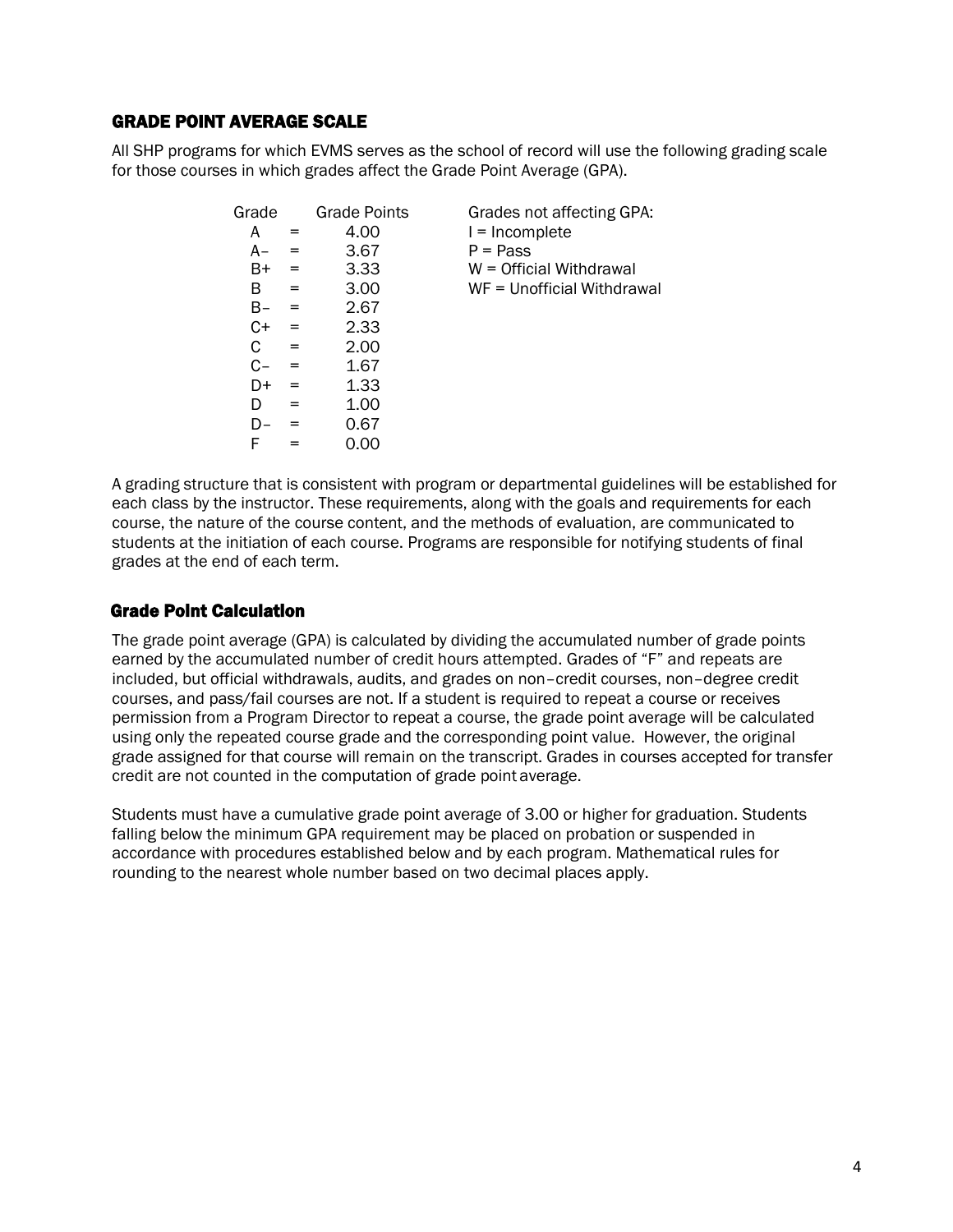# <span id="page-7-0"></span>Grading Scale

Unless an exception is approved by the Dean, courses offered in the School of Health Professions will use the following grading scale.

| <b>Percentile</b> | Grade |
|-------------------|-------|
| $100 - 94$        | A     |
| $93 - 90$         | A-    |
| 89 - 87           | В+    |
| 86 - 84           | B     |
| $83 - 80$         | B-    |
| 79 - 77           | C+    |
| 76 - 74           | C     |
| 73 - 70           | C-    |
| 69 - 67           | D+    |
| 66 - 64           | D     |
| 63 - 60           | D-    |
| 59 or less        | F     |

# <span id="page-7-1"></span>Incomplete Grades

The grade "I" indicates assigned work yet to be completed in a given course or an approved absence from the final examination. When an instructor assigns a grade of "I," a written agreement is prepared and signed by the instructor and student that specifies the work remaining to be completed and the time frame for doing so. The work should be completed as soon as possible, but no later than the mid-point of the following grading period/term unless special written approval is granted by the Course Director and Program Director due to extraordinary circumstances. The student must petition the Course Director and the Program Director for such an extension at least two weeks before the end of the agreed upon deadline. Unless an extension has been approved by the Course Director and the Program Director, the "I" will convert to either an "F" or to the grade as specified in the written agreement after the mid-point of the semester. An "I" grade may not be changed to a "W" under any circumstances.

# <span id="page-7-2"></span>**Withdrawals**

A student can withdraw from a course up until the mid-point of the grading period/term and receive a "W" grade. Withdrawal after the midterm is not permitted without special approval by the Program Director. However, in the event of an illness or severe hardship beyond the student's control, the student should submit a written petition for permission to withdraw from the course to the Instructor and Program Director no later than the last day of classes. If permission is granted by the Program Director, a grade of "W" is recorded. If permission is not granted, then the student cannot withdraw from the class. A student who stops attending classes without withdrawing is assigned a "WF" grade unless the student's performance was failing, in which case a grade of "F" will beassigned.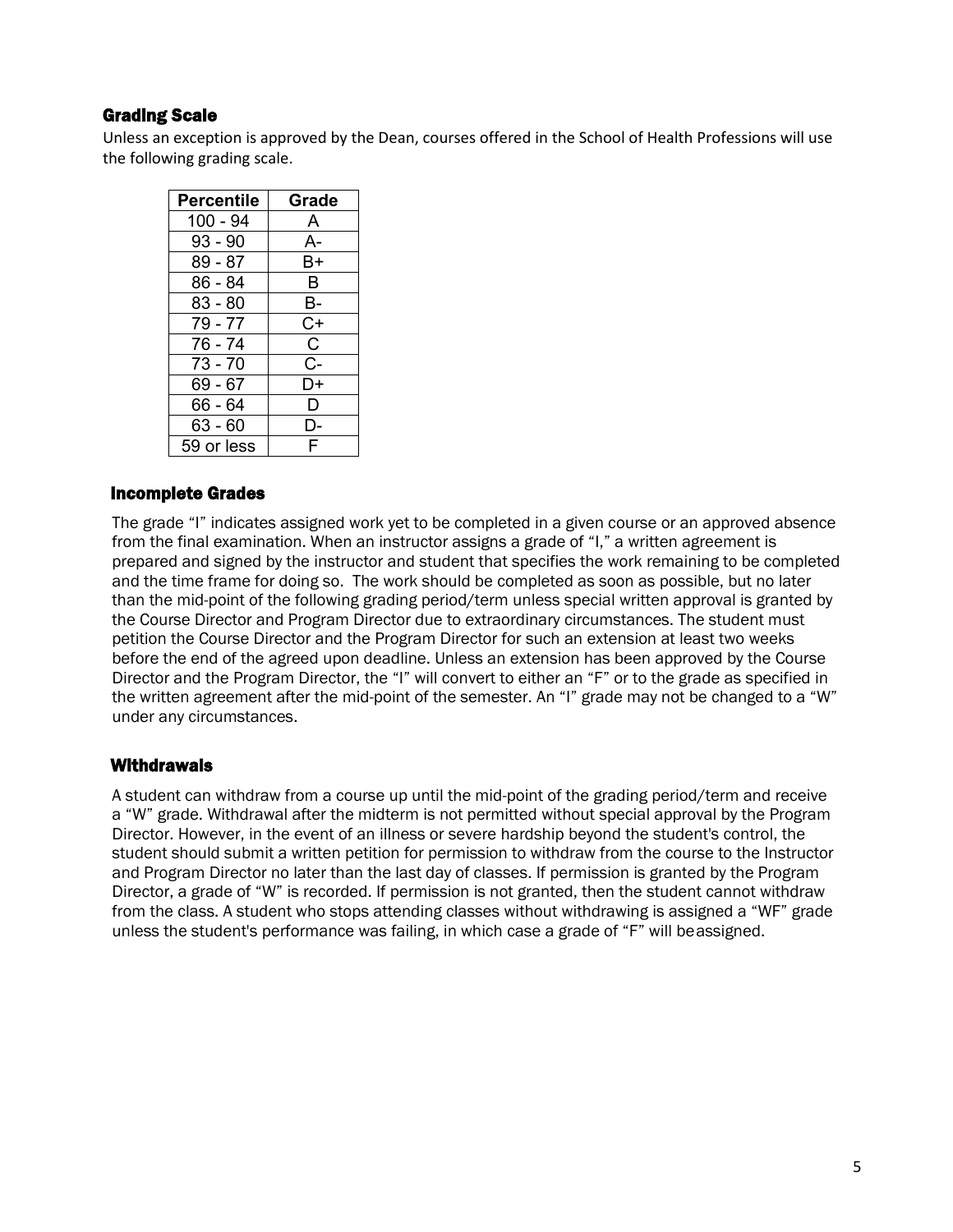# <span id="page-8-0"></span>Progress Review

Regular assessment of students and feedback to them is essential to effective teaching and learning. All possible effort should be extended to identify students whose performance is unsatisfactory to establish remedial intervention. Course Instructors and Program Directors will regularly review the academic progress of their designated students and evaluate the overall progress of each student at the conclusion of each grading term and academic year. Each program will establish policies and procedures for completing assessments, communicating results to students, and documenting outcomes. Procedures for addressing performance deficiencies or circumstances that may prohibit students from successfully completing a program are outlined in subsequent pages in the *Academic and Non-Academic Deficiencies* section. Programs may have additional remediation policies and procedures, and students should contact the appropriate program office or Program Director for this information. Program Directors shall provide periodic reports to the Dean of the School of Health Professions that summarize student progress issues for their respective programs.

Additional information regarding policies and procedures not listed in this Handbook, including elective, pass/fail, and audit course options and procedures for evaluating, dropping a course, and reporting of grades vary for each program and will be communicated to students at the initiation of their first semester and other times as deemed necessary.

# <span id="page-8-1"></span>Grade Appeals

Students may appeal a final course grade by submitting a written request to the Course Instructor within seven days of the grade being issued. The appeal must state in detail the reasons for the appeal and the action the student requests. The Course Instructor must respond to the student in writing within seven days with a decision. If the issue is not satisfactorily resolved, the student may appeal the decision in writing to the Program Director within seven days. The appeal must state in detail the reasons for the appeal and the action the student requests. If no appeal is lodged within seven days, the student's grievance will be considered resolved. The Program Director must respond to the student in writing within seven days with a decision. If the issue is still not resolved, the student may appeal the decision in writing to the Dean of the School of Health Professions within seven days. The appeal must state in detail the reasons for the appeal and the action the student requests. If no appeal is lodged within seven days, the student's grievance will be considered resolved. The Dean will review all pertinent material and may meet with the student, the Program Director, faculty member, and/or other persons as necessary. The Dean may constitute an advisory group to assist in this review. The Dean will render a written decision within ten days to the Program Director, the Course Director, and the student. The decision of the Dean is final.

# <span id="page-8-2"></span>Satisfactory Academic Progress

All students in the EVMS School of Health Professions are expected to attain a term GPA of at least 3.0 to be considered in good academic standing, and maintain a cumulative GPA of at least 3.00 to graduate. Students who do not meet these criteria are subject to formal warnings, probation, and/or dismissal. Students who receive a warning or are placed on probation must demonstrate sufficient academic progress in the following term, as determined by the Program Director, to remain in the program. Students on probation who fail to demonstrate academic progress in the following term may be subject to dismissal. The Program Director should consider the extent to which a student is performing at a level necessary to attain the knowledge, skills, and competencies required to succeed in the program, including ability to meet the cumulative GPA and other graduation requirements. All programs must review the academic progress of their students on a regular basis and at such intervals deemed appropriate, but not less than once at the end of each grading term.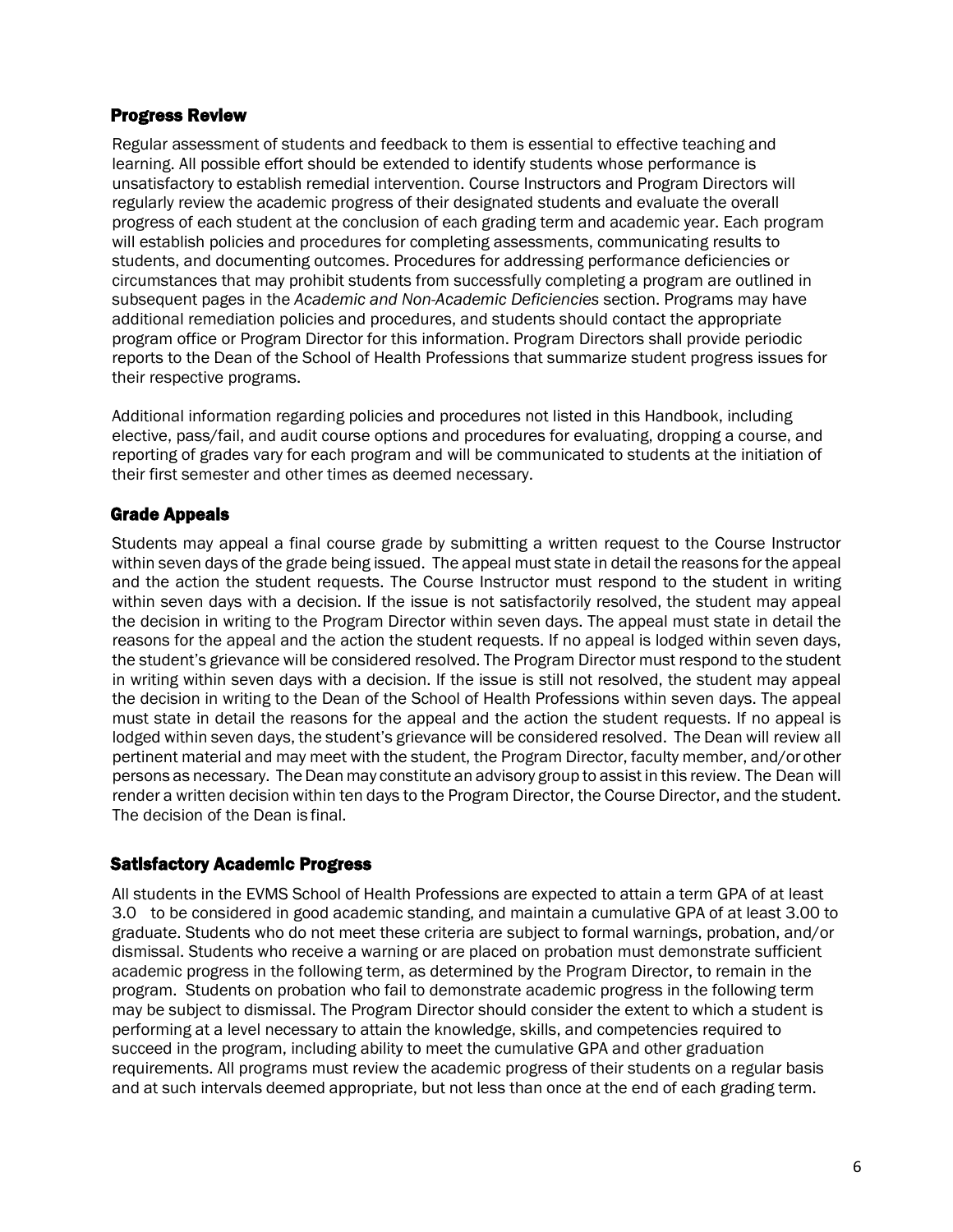# <span id="page-9-0"></span>TRANSFER CREDITS

Transfer of credit may be allowed for course work taken at a regionally accredited institution of higher learning, such as the Southern Association of Colleges and Schools, for courses in which a grade of B (3.00) or higher was received or a passing grade was achieved in a pass/fail course. Doctoral programs may accept a maximum of 12 transfer credits, and master's programs may accept a maximum of 9 transfer credits. Course grades obtained from another institution will not be included in the GPA calculation. All applicants seeking to transfer credit(s) should contact the program for special application or credential requirements. Decisions regarding applicability of transfer courses/credits will be made by the Program Director in consultation with the faculty as deemed appropriate. EVMS assumes responsibility for the academic quality of all course work or credit recorded on the institution's transcript. It is the responsibility of each program to determine a student's comprehension of the requisite material and to ensure that the transferred course work and/or learning outcomes are comparable to the courses offered by the applicable EVMS program.

# <span id="page-9-1"></span>ASSIGNING CREDIT HOURS

SHP programs use the calculus in the table below to assign course credit hours for all courses, onsite or asynchronous.

| Type of Course                        | <b>Credit/Contact Hours</b> |
|---------------------------------------|-----------------------------|
| Lecture, Seminar, Independent Study   | 1 credit = 15 contact hours |
| Laboratory                            | 1 credit = 30 contact hours |
| <b>Clinical Rotations, Internship</b> | 1 credit = 80 contact hours |

Student contact hour workload equivalency for asynchronous courses shall be determined using the following calculus, with hours adjusted proportionately up or down based on the credits awarded and course length:

| Semester | Credit       | <b>Total Hour</b> | <b>Weekly Course</b>   |
|----------|--------------|-------------------|------------------------|
| Format   | <b>Hours</b> | Commitment        | <b>Time Commitment</b> |
| 16-week  | 3            | 135               | 8.4 hours              |
| 15-week  | 3            | 135               | 9 hours                |
| 13-week  | 3            | 135               | 10.4 hours             |
| 12-week  | 3            | 135               | 11.3 hours             |
| 10-week  | 3            | 135               | 13.5 hours             |
| 9-week   | 3            | 135               | 15 hours               |
| 8-week   | 3            | 135               | 16.9 hours             |
| 6-week   | 3            | 135               | 22.5 hours             |

# <span id="page-9-2"></span>ACADEMIC AND NON-ACADEMIC DEFICIENCIES

Procedures for addressing academic and non-academic deficiencies that may impede student progress or prohibit students from successfully completing a program are defined below, including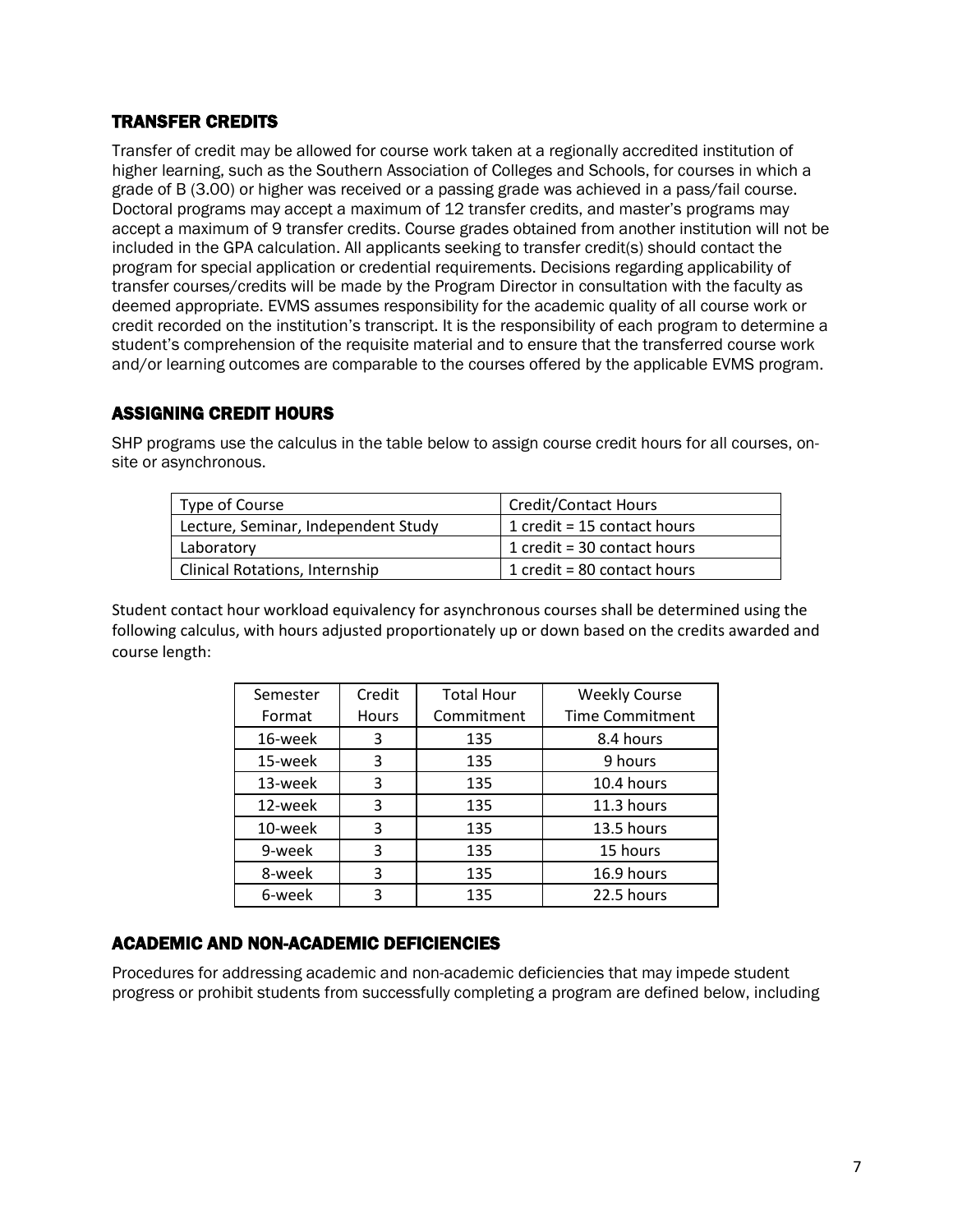student appeals to ensure appropriate due process. These procedures apply to programs in which EVMS is the school of record.

# <span id="page-10-0"></span>**Deficiencies**

Deficiencies, which may result in probation or dismissal/termination of a student, include both academic and non-academic areas. The Dean of the School of Health Professions or designee may intervene to address academic and non-academic deficiencies and may impose such remedies as are determined to be in the best interests of EVMS.

- a) Academic Deficiencies include but are not limited to an inadequate knowledge base; a lack of information gathering ability, problem solving difficulties, poor clinical and technical skills; or errors in judgment.
- b) Non-Academic Deficiencies include but are not limited to any action or behavior that is considered unacceptable to the training program faculty; poor professional relationships; moral and ethical values unacceptable to the profession; failure to comply with the standards of student behavior including the Code of Student Conduct, the rules, regulations and bylaws of EVMS and/or affiliated practicum sites or the laws which govern the healing arts in the Commonwealth of Virginia; and/or a lack of abilities and talents that are necessary for the performance of expected duties for that health profession.

Each academic program has its own criteria for determining when and how to intervene on matters of academic and non-academic deficiencies. Some may require a written or verbal notification and/or warning from an Instructor, Advisor, or Program Director to convey concern about student performance and/or to inform the student of the risk of probation unless performance improves. In all programs, a student placed on probation will be informed in writing and his/her performance will be monitored. The written notification must specify if termination in the educational program is a potential outcome of the probationary status. Interventions typically follow the progressive hierarchy of warning, probation, and dismissal.

Probationary status will be defined by the program's faculty, and the terms of probation must be signed by the Program Director and the student. While on probation, the student will be provided close faculty supervision and may or may not be given credit for the time period during which the probationary status is in effect. If the probationary period is not creditable toward the required time for the educational program, an extension of training time (within timeliness for the degree) may be considered at the discretion of the Program Director.

If a student's conduct compromises acceptable standards of patient care or jeopardizes the welfare of patients under his/her care, the Program Director has the option of immediately suspending the student from clinical duties until such time as an appropriate investigation of the allegations can occur. The Dean of the School of Health Professions, the Associate Dean for Student Affairs, the Director of Financial Aid, and the Registrar must all be notified when a student is placed on probation.

# <span id="page-10-1"></span>Identification and Remediation of Deficiencies

Faculty and other professional staff will promptly notify the Program Director of areas of concern regarding a student's academic progress, professional behavior and development. Upon notification of a potential problem, the Program Director or designee will investigate the report and develop a remediation plan, if warranted. The Program Director or designee will meet with the student to discuss areas of concern, including development of a remediation plan with clear goals and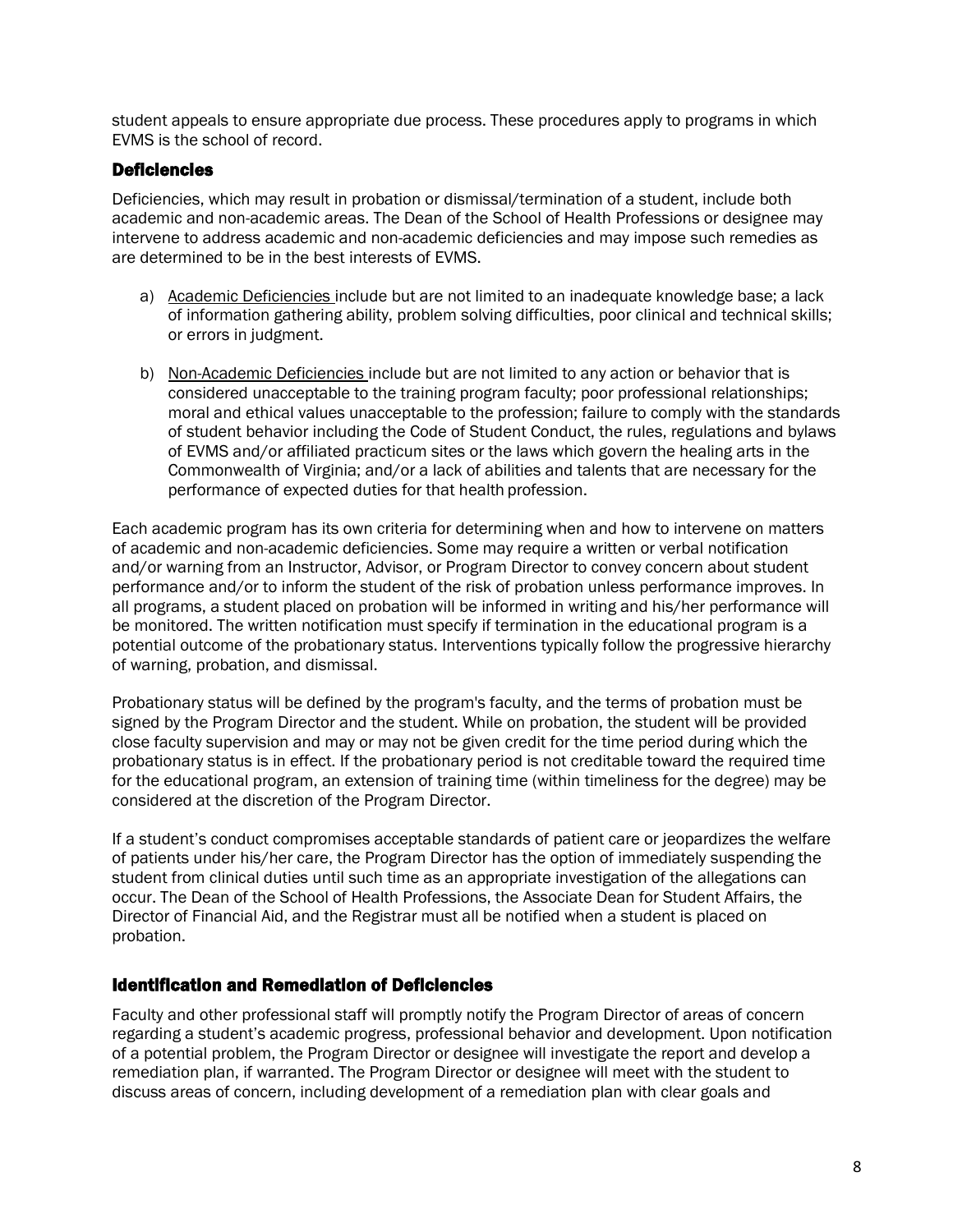objectives, a specific time frame for completing the plan, and potential outcomes. The plan will be signed by the Program Director or designee and the student. Follow up meetings will occur with the student, key program faculty, and the Program Director. Program faculty and Program Directors should use reasonable judgment in documenting academic and non-academic student issues, including remediation plans, progress reports, and supervision meetings. Written documentation is required if a student receives a warning, is placed on probation, or is dismissed from the program.

# <span id="page-11-0"></span>ACADEMIC AND NON-ACADEMIC GRIEVANCE AND APPEAL PROCEDURES

Students in the School of Health Professions have the right to due process involving grievances and appeals:

The student should discuss the grievance with his or her Program Director. If the grievance is not resolved, a student may file a written appeal to the Dean of the School of Health Professions within seven days of the student's notification of the Program Director's decision. Upon receipt of the appeal, the Dean will notify the Registrar accordingly. The Dean or a designee will review all pertinent material and meet with the student. The Dean may convene a Grievance/Appeals Committee composed of Program Directors, faculty, students, and/or chairs of departments not directly involved in the grievance. All testimony, evidence, and witnesses relevant to the appeal shall be made available to this committee. The student has the right to appear before the committee, present testimony and such witnesses or evidence as is deemed relevant by the committee. The student shall not have the right to be represented by counsel at these committee meetings. The Committee will submit its recommendations to the Dean after the review is completed.

The Dean will notify the student within ten days of his/her decision. The decision may include reinstatement, retention, probation, termination, suspension, special academic assignments, or other interventions deemed appropriate to the situation. The judgment of the Dean concerning the grievance shall be final and binding on all parties, with the exception of recommending the termination of a student's participation in an academic program.

In the case of termination from an academic program, the student may file a written appeal to the EVMS President/Provost within five days of the student's notification from the Dean of the School of Health Professions. The President/Provost will review all pertinent material and notify the student within ten days of receipt of the appeal of his/her decision. The decision of the President/Provost is final.

# <span id="page-11-1"></span>STUDENT COMPLAINTS PROCESS

The student complaints process may be found on the EVMS website [here.](https://www.evms.edu/about_evms/leadership/general_counsel/legal_and_compliance/legalcompliance_policies__information/complaints/)

#### *1.Academic or Non-Academic Grievances*

Students who desire to file academic or non-academic grievances related to their program must follow the grievance procedures outlined in the applicable Doctor of Medicine or Health Professions Student Handbooks.

#### *2.Compliance Complaints*

EVMS has a Compliance Program whereby all members of the EVMS community (students, faculty, staff, visitors, Board members, etc.) may report ethics and compliance concerns such as violation of laws, regulations, EVMS policies, discrimination or harassment, and student or employee mistreatment. The Compliance Program is administered by the EVMS Office of Institutional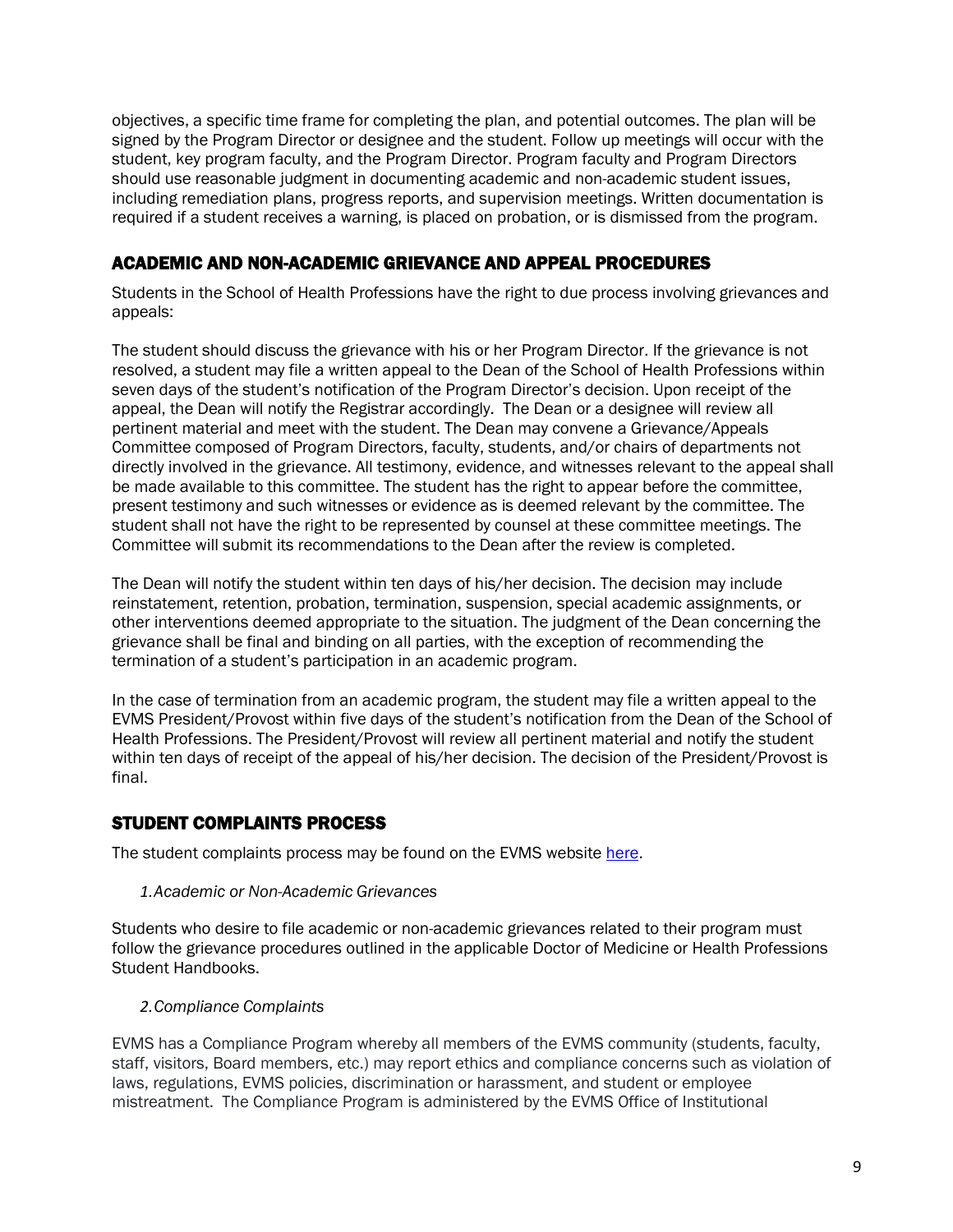Compliance. Complaints may be made to the EVMS Office of Institutional Compliance by phone at 757.446.6008, or by written or verbal report through the [EVMS Ethics and](https://app.convercent.com/en-us/LandingPage/683edfd1-4bee-e611-80d9-000d3ab1117e) [Compliance Hotline:](https://app.convercent.com/en-us/LandingPage/683edfd1-4bee-e611-80d9-000d3ab1117e) 1.800.461.9330 (anonymous reporting available). If the issue is related to patient services, complaints may be made to the EVMS Privacy Line, 757.451.6298. For more information about [EVMS](https://www.evms.edu/about_evms/leadership/general_counsel/legal_and_compliance/compliance_programs_reporting/) and EVMS Medical Group [Compliance](https://www.evms.edu/about_evms/leadership/general_counsel/legal_and_compliance/compliance_programs_reporting/) Programs, please see the **EVMS Compliance** [Programs/Reporting web page.](https://www.evms.edu/about_evms/leadership/general_counsel/legal_and_compliance/compliance_programs_reporting/)

*3. State Council of Higher Education for Virginia (SCHEV)*

SCHEV is the regulating body for all Virginia institutions of higher education. Once a student has exhausted all available grievance options for a complaint, a complaint can be filed with SCHEV, who will investigate all matters that fall within SCHEV's authority. For more information, please see th[e SCHEV student complaints web page.](http://www.schev.edu/index/students-and-parents/resources/student-complaints)

SCHEV also oversees the participation of eligible Virginia institutions in the State Authorization for Reciprocity Agreement (SARA), which establishes national standards for postsecondary distance education courses and programs. Student complaints related to distance education first go through the EVMS procedures outlined above. If a student is not satisfied with the institutional process, the complaint may be appealed:

- *For students from [SARA states](https://www.nc-sara.org/sara-states-institutions)*. EVMS is a participant in SARA and accepts the authority of SCHEV in resolving complaints made by distance education students from SARA states. Students may, within two years of the incident about which the complaint is made, appeal to SCHEV. Note, however, that complaints regarding student grades or student conduct violations are governed entirely by institutional policy and the laws of the Commonwealth of Virginia. The resolution of the complaint by SCHEV will be final. For more information about filing a complaint with SCHEV, please see the [SCHEV](http://www.schev.edu/index/students-and-parents/resources/student-complaints)  [student complaints web](http://www.schev.edu/index/students-and-parents/resources/student-complaints) page.
- *For students from [non-SARA member states](https://www.nc-sara.org/sara-states-institutions)*. Students residing in California, a non- SARA member state, may file a formal complaint with their home state by using [this form.](https://www.bppe.ca.gov/forms_pubs/complaint.pdf)

# <span id="page-12-0"></span>TUITION CHARGES IF GRADUATION REQUIREMENTS ARE NOT COMPLETED ON TIME

Students who do not complete graduation requirements on time may be charged prevailing tuition rates if they retake a course or if a new course is necessary to finish their program of study. In general, students will not incur additional tuition charges if they complete courses or clinical rotations within approximately 90 days of the original anticipated graduation date.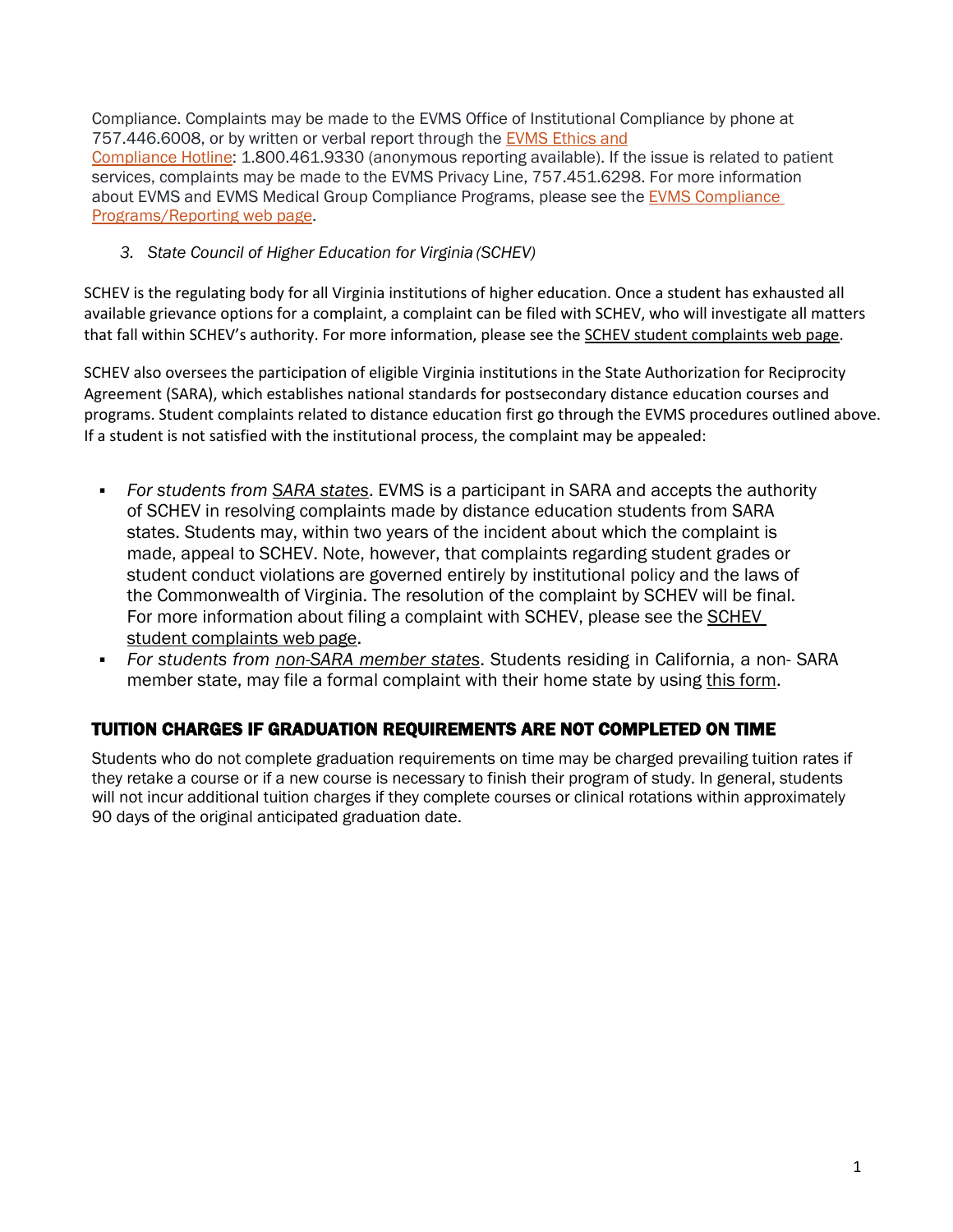# <span id="page-13-0"></span>CONTEMPORARY HUMAN ANATOMY MASTER'S PROGRAM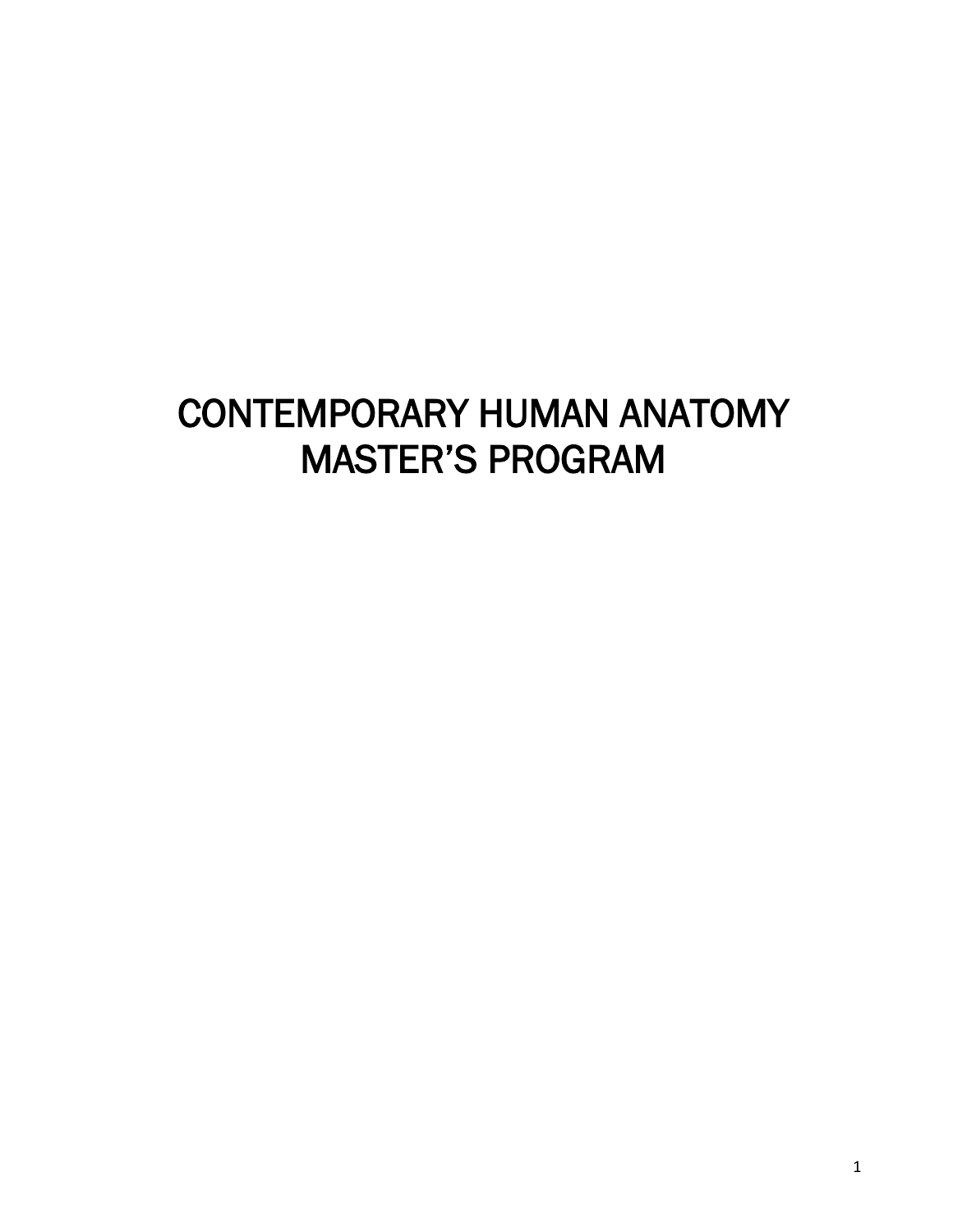# <span id="page-14-0"></span>WELCOME

Welcome to the Contemporary Human Anatomy Program (CHAP) at Eastern Virginia Medical School (EVMS). You are about to begin a graduate curriculum that is both rigorous and demanding but will prepare you exceedingly well for your future career. You will learn and grow in a supportive but challenging environment. The faculty and staff will help you take full advantage of the wonderful resources and rich experiences available here at EVMS.

The CHAP Faculty is committed to providing you with an excellent education in an atmosphere of mutual respect and support. Experienced and motivated faculty and staff will guide your educational experiences and assist you as you progress through the Program.

This Student Handbook has been developed to provide students with information about institutional and Program policies. Please read this handbook carefully and thoroughly.

On behalf of the CHA Program faculty and staff, I extend our best wishes for a successful and rewarding educational experience.

Sincerely,

*Marta A. Ambrozewicz* 

Marta A. Ambrozewicz, MD, PhD Assistant Professor and Contemporary Human Anatomy Program Director Eastern Virginia Medical School [ambrozma@evms.edu](mailto:ambrozma@evms.edu)  (757) 446-5659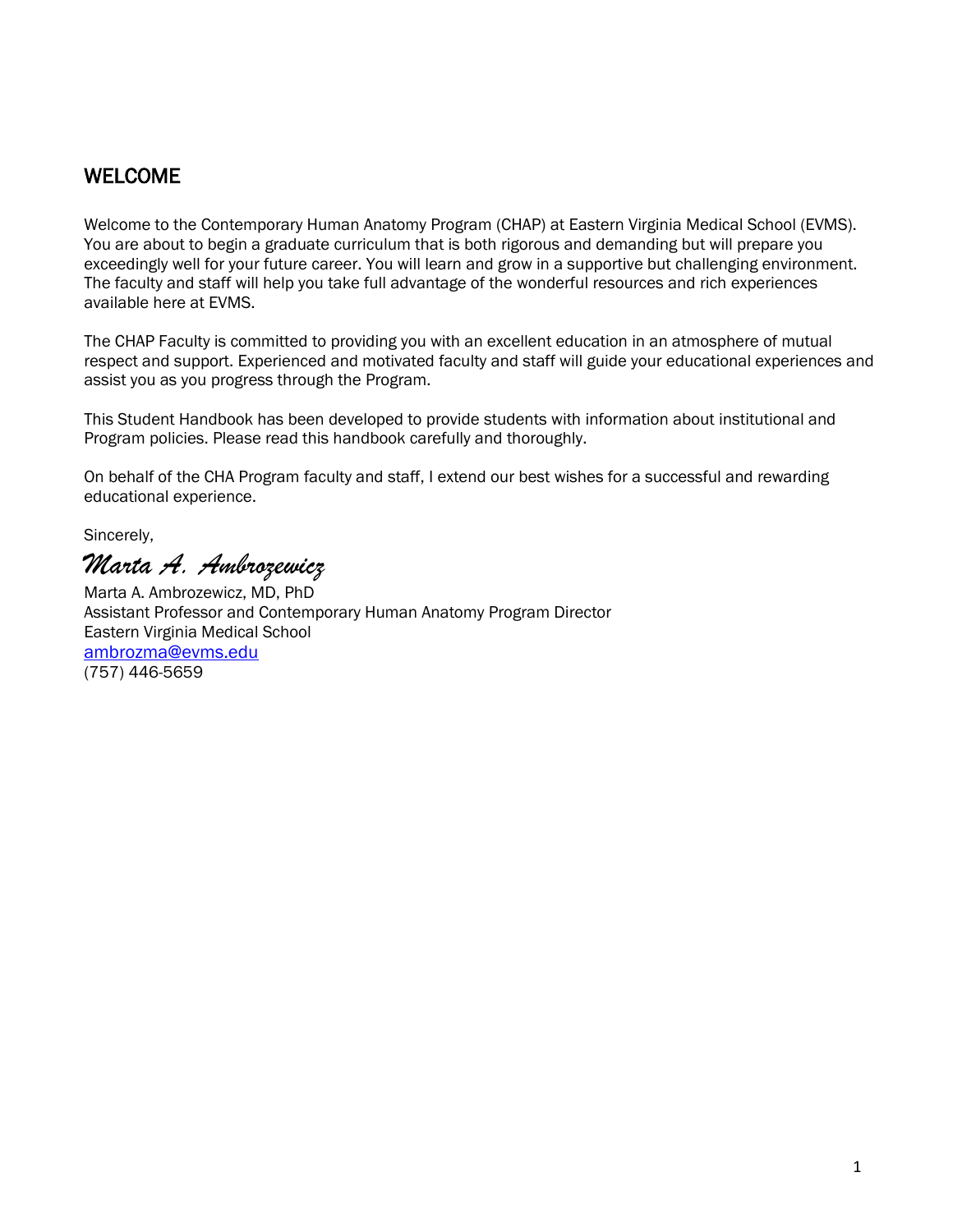<span id="page-15-0"></span>**PROGRAM INFORMATION**<br>This Student Handbook is designed to provide the matriculated student with information about the educational program culminating in the Master of Science (MS) degree offered at EVMS. It also specifies the standards and expectations of a student to remain in good standing and be successful in the Program. This handbook should be seen as an adjunct to [the EVMS Student Affairs Student Handbook](https://www.evms.edu/education/resources/student_policies_handbooks/) located on the [MyEVMS portal,](https://myportal.evms.edu/login/?redir=/) which contains specific information regarding the school and related policies. The information herein is subject to periodic review and revision. Any substantive changes will be communicated to students in a timely manner. Likewise, students feedback is welcome to ensure openness and an overall positive experience in the program. Ultimately it is the student's responsibility to be aware of all requirements and work closely with their advisor and the Program Director to ensure these requirements are fulfilled. This current handbook will apply to all students matriculated in the Contemporary Human Anatomy Program until an updated version is announced and posted.

| <b>NAME</b>                                                               | <b>ADDRESS</b>                                                                                      | <b>PHONE</b>     | <b>IE-MAIL</b>    |
|---------------------------------------------------------------------------|-----------------------------------------------------------------------------------------------------|------------------|-------------------|
| Marta Ambrozewicz, MD,<br>PhD.<br>Program Director Associate<br>Professor | Eastern Virginia Medical School<br>Lewis Hall, Room 3150<br>700 W. Olney Road, Norfolk, VA<br>23507 | 757-446-<br>5659 | ambrozma@evms.edu |
| Kiera Dorsey<br>Program Coordinator                                       | Eastern Virginia Medical<br>School Lester Hall, Room<br>300                                         | 757-446-5895     | dorseyks@evms.edu |

#### <span id="page-15-1"></span>Key Program Contacts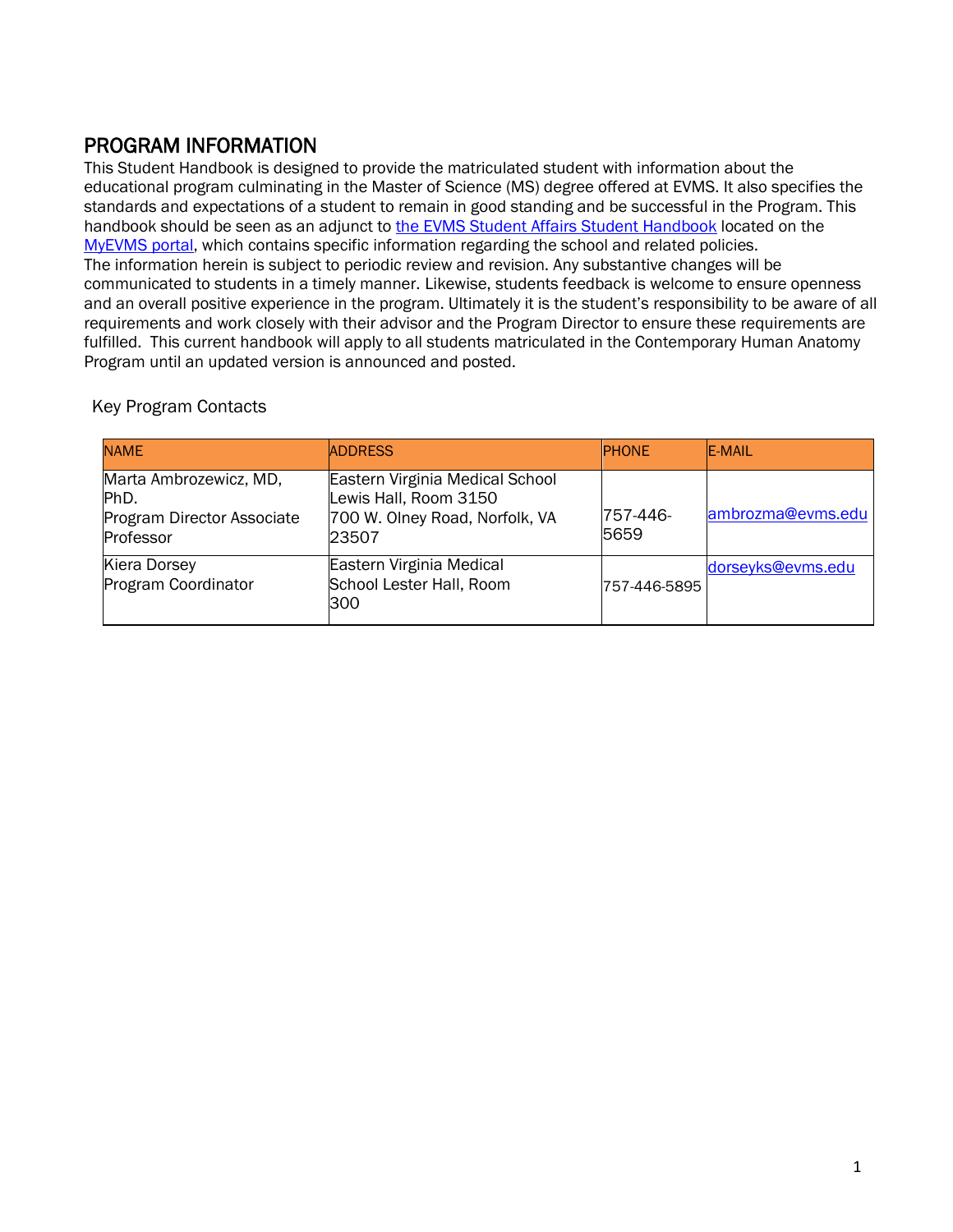# <span id="page-16-0"></span>Program Description

The master's program in Contemporary Human Anatomy consists of 32 credit hours delivered over three semesters and culminates with a capstone research project. The program trains students in gross clinical anatomy, embryology, histology, neuroanatomy, medical imaging, ultrasound, research methodologies, and teaching modalities. Additionally, courses such as physiology and general mechanisms of diseases serve as a bridge between basic and clinical sciences as in traditional medical education.

# <span id="page-16-1"></span>Program Mission and Goals

Mission: Our mission is to engage students in innovative ways of learning anatomical sciences by mixing classical dissection with modern techniques such as 2D/3D medical imaging techniques of ultrasound, CT, and MRI scans, and plastination in the environment that fosters problem-solving and critical thinking skills as well as clinical applications. Our graduates gain expertise in basic medical sciences and teaching and research experience so they are well prepare to a career of educators in postsecondary education, researchers in the human anatomical sciences, or to further their training to advanced degrees.

Goals: Goals of Contemporary Human Anatomy program are to develop in graduates:

- 1. Mastery of the anatomical sciences including imaging
- 2. Effective communication and teaching in the field of anatomy and related sciences
- 3. Professional attitudes
- 4. Critical thinking skills

# <span id="page-16-2"></span>Curriculum

Students are expected to complete the designated curriculum in the sequence specified. Each semester's course work is to be considered prerequisite to the next semester. Students may not enter the program with advanced standing, regardless of education or work experience, and no accelerated curriculum or course waivers are offered.

| Summer Semester - 2021              | <b>Credit Hours</b> |
|-------------------------------------|---------------------|
| MCHA 500: Clinical Gross Anatomy    | 5                   |
| MCHA 501: Instructional Methods     | 2                   |
| MCHA 502: Medical Imaging           | 2                   |
| Total                               | 9                   |
|                                     |                     |
| Fall Semester - 2021                | <b>Credit Hours</b> |
| <b>MCHA 504: Teaching Assistant</b> | 2                   |
| MCHA 510: Histology                 | $\overline{2}$      |
| MCHA 518: Essential Physiology      | 4                   |
| MCHA 520: Introduction to Research  | 3                   |
| Total                               | 11                  |
|                                     |                     |
| <b>Spring Semester - 2022</b>       | <b>Credit Hours</b> |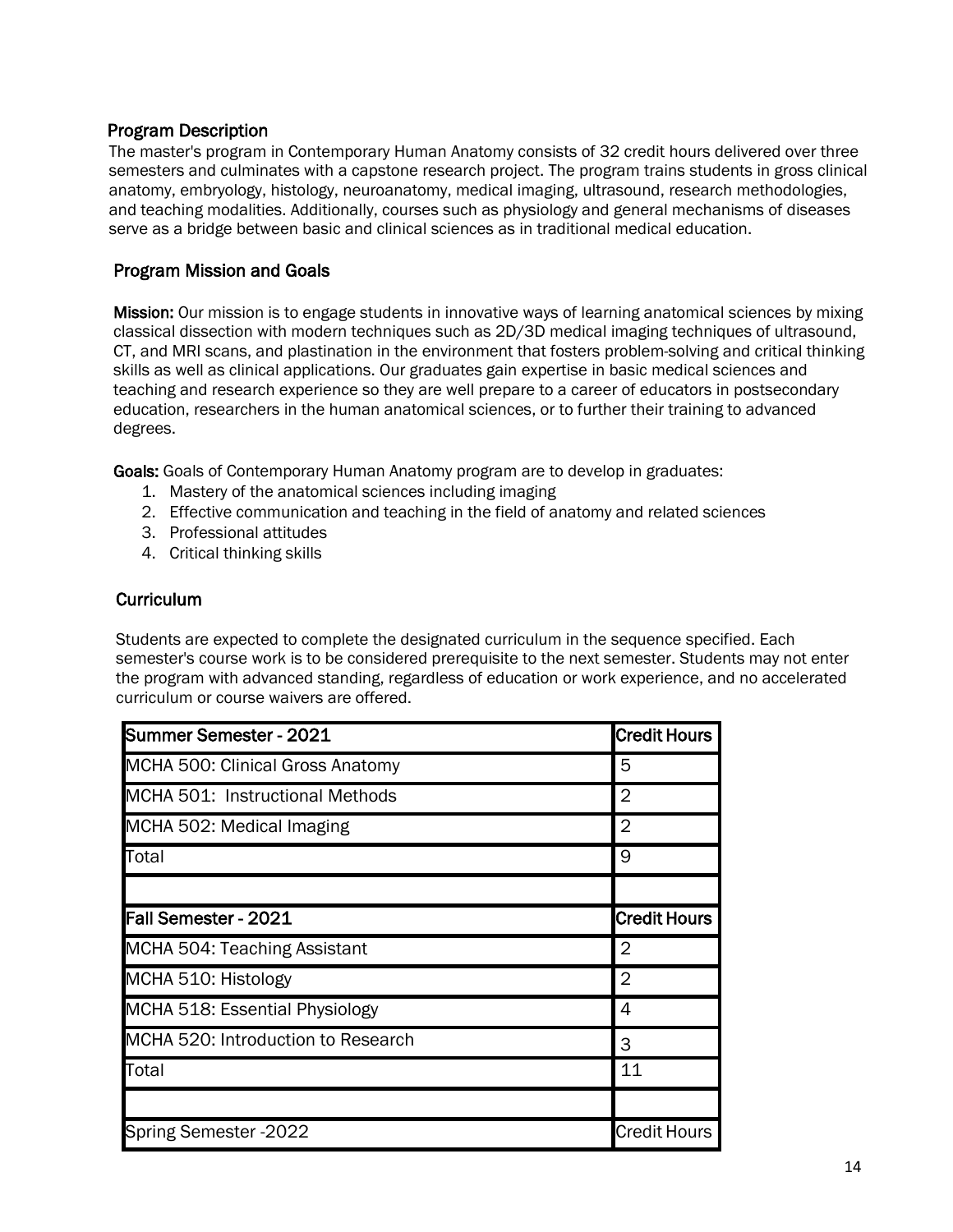| MCHA 503: Embryology                                | 2  |
|-----------------------------------------------------|----|
| MCHA 507: Capstone Project                          | 3  |
| MCHA 516: Functional Neuroanatomy                   | 2  |
| MCHA 513: Teaching Assistant II                     | IЗ |
| MCHA 530: General Mechanisms of Diseases (Elective) | 2  |
| MCHA 509: Plastination in Germany (Elective)        | 2  |
| Total                                               | 12 |

# <span id="page-17-0"></span>Course Descriptions

# Clinical Gross Anatomy - MCHA500 (5)

The study of anatomy (from the Greek word anatome, ana  $=$  apart, tome  $=$  cutting) is concerned with describing the form, structures, and functions of an organism. In learning anatomy, we approach the study of the human body by integrating anatomical knowledge into a case-based approach. Students will use this knowledge to recognize variation and anatomical mechanisms to describe and explain clinically relevant abnormalities. This course provides a comprehensive overview of human anatomy while also allowing students to engage in interactive lectures, participate in case-based group activities, collaborate in dissection-based laboratories, and interact with practicing clinicians to gain clinical anatomical competence.

#### Instructional Methods - MCHA501 (2)

The course prepares students with theoretical foundations and practical techniques to plan, apply, and design appropriate instructional methods while serving as a teaching assistant. It introduces a wide range of instructional methods and discusses techniques of writing good examination questions.

#### Medical Imaging - MCHA502 (2)

This course applies basic foundational anatomy principles to medical imaging including radiographs, MRI, CT, and ultrasound. Students are expected to apply their cross-sectional anatomy knowledge to the interpretation and acquisition of medical images.

#### Embryology - MCHA503 (2)

This course consists of lectures devoted to the student's understanding of how the human body develops. Topics covered will include early embryogenesis, organogenesis, and clinical embryology.

#### Teaching Assistant - MCHA504 (2)

This course allows students to serve as teaching assistants for medical, physician assistant, or graduate courses in gross anatomy or histology. Responsibilities would include prosection of specimens, laboratory instruction, small group facilitation, course reviews, and design of innovative study materials.

#### Capstone Project - MCHA507 (3)

All students participate in a capstone experience through a synthesis and integration of knowledge gained through their coursework and other learning experiences with the application of anatomical specimen preparation, medical education, clinical trainers/phantoms, service learning, or simulation. The project must be an original work of scholarship or research.

#### Histology - MCHA510 (2)

The overall goal of this course is to provide students with an understanding of how cells become specialized to form tissues and how those tissues form organs. The course provides an essential foundation for understanding structure-function relationships in normal organs and how those relationships are affected by pathogenic mechanisms.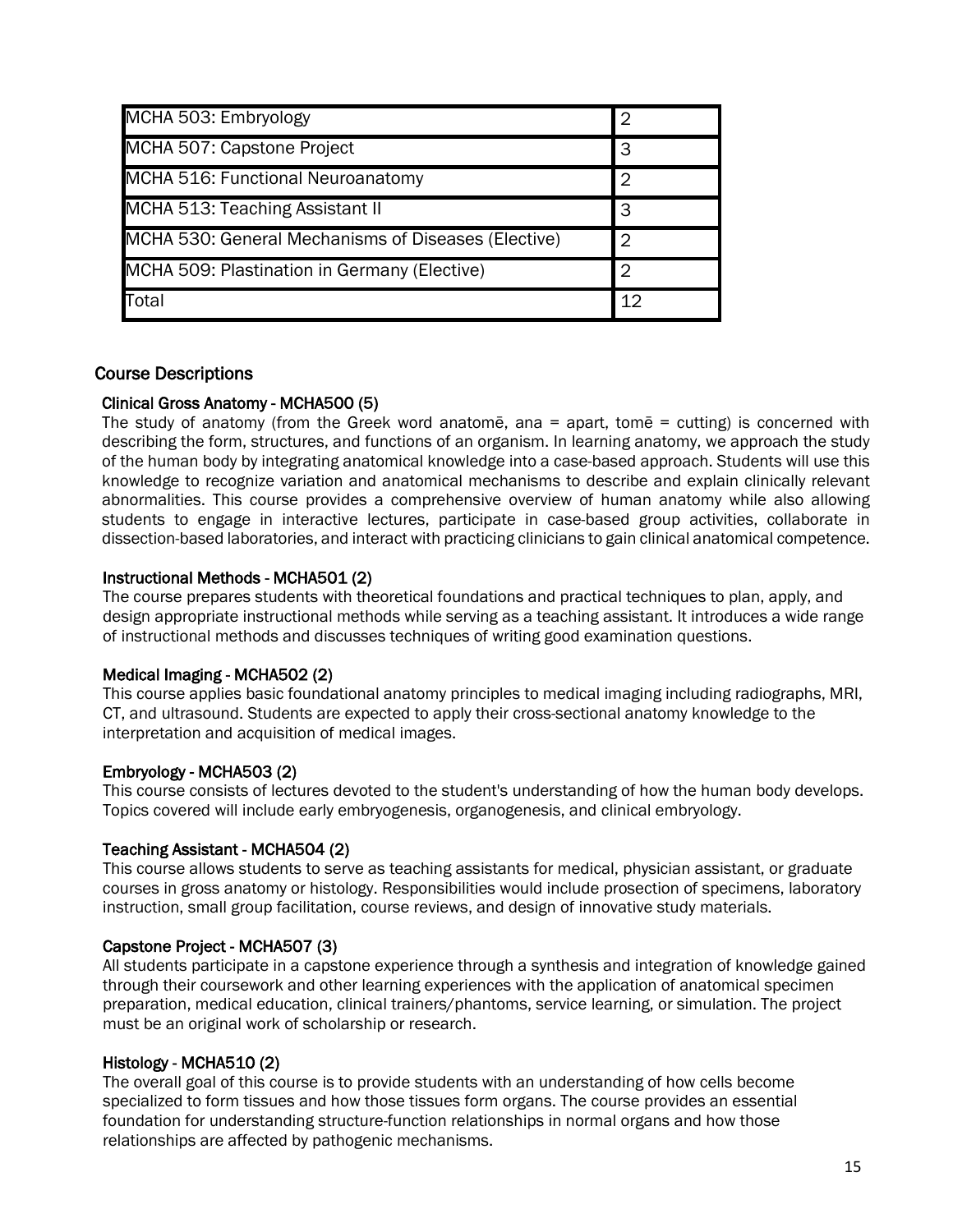# Teaching Assistant II –MCHA513 (3)

This course provides an advanced exploration of human anatomy designed to prepare students for professional school or specialized graduate study. Students will hone their dissection skills and application of anatomical knowledge to plan and perform specialized dissections. Students will develop correlating content including lecture material and higher-order questions centered on the region or system of focus with correlation across the anatomical sciences. Students will build a professional portfolio to demonstrate synthesis and integration of the knowledge acquired from the entire master's program. Students will participate in presenting their specialized dissections and discussing the progression of planning, performing, developing content, and clinical significance to an interprofessional audience.

# Functional Neuroanatomy - MCHA516 (2)

This course presents an overview of the human nervous system so that a student can understand the function of its complex parts as they relate to each other, to normal brain function, and to major neurologic and psychiatric problems. This is an integrated neuroscience course that includes molecular, developmental, anatomical, metabolic, physiologic, and pathologic concepts. Learning methodologies include lectures, wet labs, special dissections, small group problem-based learning, and peer-to-peer teaching.

# Essential Physiology - MCHA518 (4)

This is a comprehensive introductory course to integrative organ system physiology and homeostatic regulatory mechanisms where interrelationships of structure and function are reinforced. The flow of the course is intended to interphase closely with the topic material being taught concurrently in Histology (MCHA510). Together with anatomy, embryology, and histology courses, this course gives an impeccable and solid understanding of the basis of any medical education.

#### General Mechanisms of Disease – MCHA530 (2)

The General Mechanisms of Disease module serves as a transition from the foundational modules to the organ systems modules. It focuses on the general mechanisms of disease, introducing students to microbiology and infectious disease, principles for discriminating healthy from unhealthy conditions, and predicting clinical manifestations. The course consists of face-to-face lectures by basic science faculty focusing on major principles and their biomedical applications. Exams are used to assess foundational knowledge and facilitate knowledge integration and are designed to facilitate student review and selfassessment. The course will have three major non-comprehensive multiple-choice exams each covering approximately 6 to 8 hours of lecture content. The course will assess topic-specific foundational knowledge and facilitate disease knowledge integration.

# Plastination in Germany- MCHA509 (2)

Students will travel abroad to learn plastination techniques from world experts at the Plastinarium in Guben, Germany. In conjunction with the above activity, students will prepare dissections for plastination. This course requires an additional fee. Travel restrictions may alter availability of this course.

# <span id="page-18-0"></span>Admissions

Students are admitted to the program after completing the admissions process. Students are matriculated as a cohort each June.

# <span id="page-18-1"></span>**Registration**

All courses in the course sequence are required, except elective courses. Registration is completed through the Student Portal.

#### STEP 1: Navigating to MySIS

Go to MyPortal.evms.edu to log in using your EVMS credentials, then click on the MySIS link. Once at the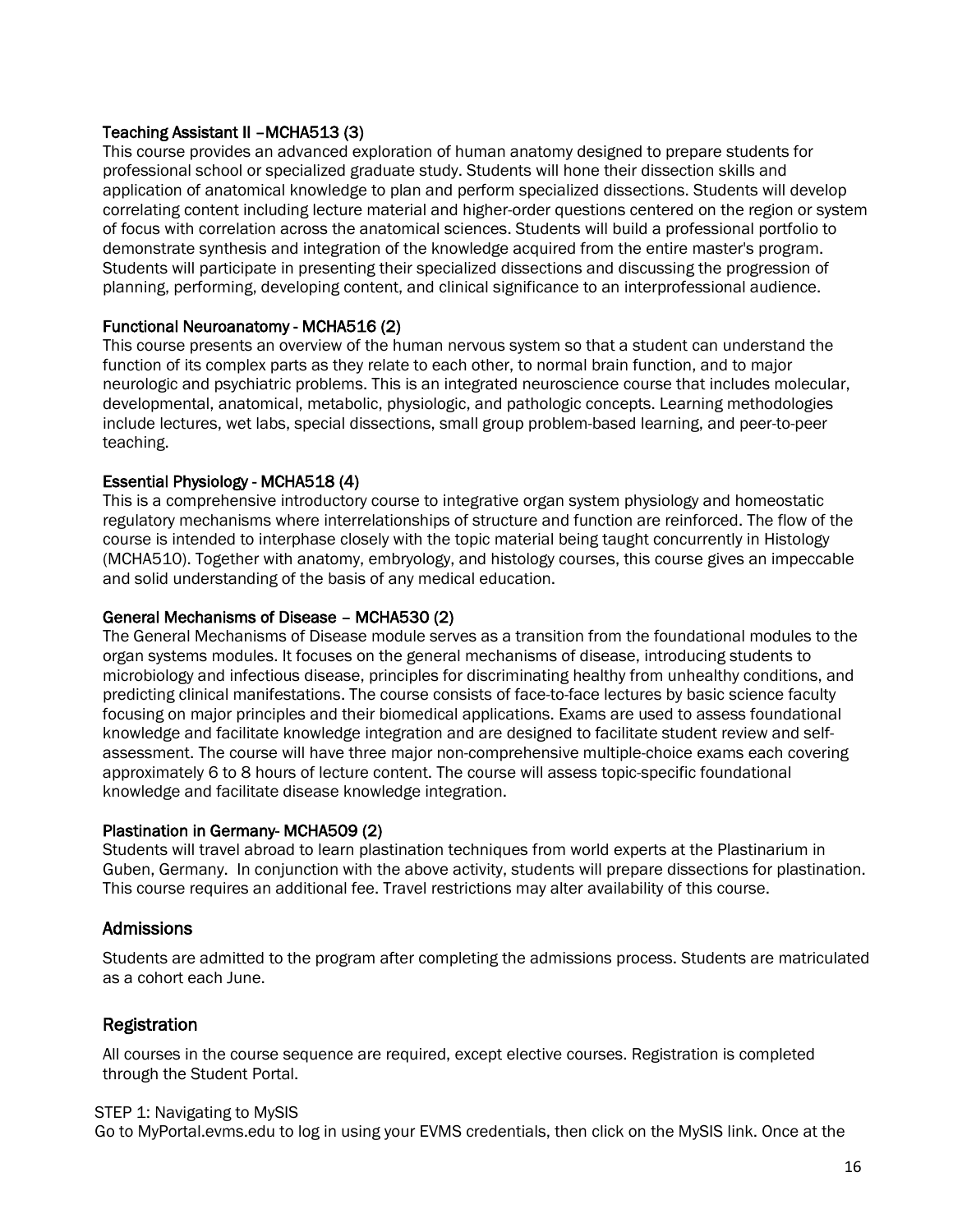MySIS login page, you will need to enter your EVMS credentials to access the system. \*Helpful hint: You just need to use the part of your username that comes before the @evms.edu. For example, Jordan Foley's credentials are FoleyJ@evms.edu, so he would enter FoleyJ for his username and then the password for this account

#### STEP 2: Completing Required Documents

Once you are logged in, you will notice that your account has a HOLD in place. This HOLD prevents you from registering for courses until you review and acknowledge the items listed in the My Documents tab.

Go to My Documents and open the Document Center. There, you will find:

- a. AM Honor Code
- b. AM Technical Standards for your program
- c. SA Financial Acknowledgement
- d. AD Bio Sig

Select the document you want to review and the Click Here link. A new window will open with the Honor Code, Technical Standards and Financial Acknowledgement. These documents are linked so that the system can move you from one to the next.

A new window will open to display the document. Once you have read it, close the window and you will be returned to the acknowledgment screen.

To acknowledge the document, check the box indicating you are digitally signing, then click NEXT and you will move to the next document on the list. Pease note that each of the forms works in the same way.

Once you have completed the Honor Code, Technical Standards and Financial Acknowledgement, you will receive a confirmation message. You may then close the confirmation window and return to My Documents/Document Center. Refresh your screen and note that you will have another document to review and acknowledge. Select the Bio Sig document to review and acknowledge. You will get another page to confirm your submission.

Close this page and you will be returned to your Document Center. Refresh your screen again and you should see that all four (4) of the required documents have dropped off the list and your hold has been released.

#### STEP 3: Registering for Courses

Navigate to Academics, Registration where you will see the program(s) in which you are currently enrolled. You will need to select the term your courses are in.

Once the term is selected, click REGISTER to see the appropriate courses. You can either search for a course in the top box of the screen OR move down to the middle of the screen and select from the courses available for you.

To select a course, click ADD on the left-hand side, and the course will move under the Selected Courses area. Once you have all the courses you want in the Selected Courses area, click Register/Drop in the upper right-hand corner. The screen will refresh with all your selected courses.

To complete your registration, you must click Register/Drop in the lower right-hand corner of the screen. Your screen will refresh with your course schedule displayed at the top. The attendance and withdrawal policy will be visible in the middle of the screen.

#### Required Courses

All courses are required in sequence and are consider prerequisites and co-requisites for each semester.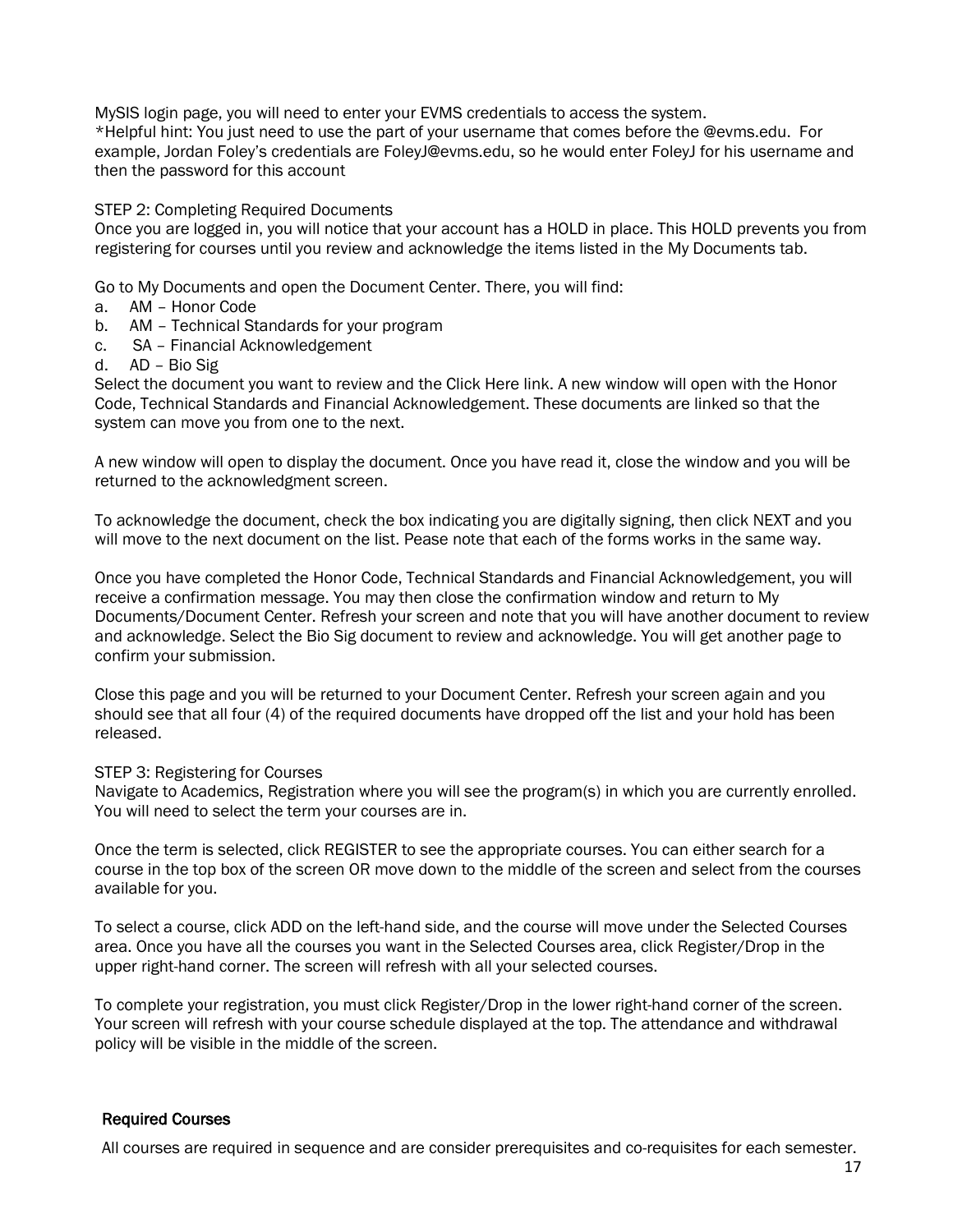# **Electives**

In spring semester students must choose between two electives: General Mechanisms of Disease (a residential elective course) and Germany externship which takes place at a plastinarium in Guben, Germany. There is an additional cost associated with the latter for travel. The Program Director in coordination with the Germany externship elective director and Program Coordinator distributes memorandum to students announcing this elective and deadline(s) for registration and special requirements (e.g., possession of passport). Students interested in taking this elective course must request permission from the Program Director, who is authorized to approve the request and notify the Elective Director and Program Coordinator. A limited number of students can participate each spring. Students with the top grades in Clinical Gross Anatomy will be given first priority. Only students in good academic standing are permitted to take the latter.

Students must meet all deadlines with the program regarding designated elective.

# Course Withdrawal Procedures

By midpoint of the course, the student must notify the Course Director and Program Director in writing, from which of the course(s) the student intends to withdraw. The Program Director in consultation with the Course Director(s) will indicate approval or disapproval, notifying the student of the decision in writing and informing the Associate Dean for Student Affairs and the Registrar's Office if the withdrawal is approved. Withdrawing past the midpoint of the semester will result in a Withdraw Fail on the transcript (W-F). Students withdrawing from a course will be required to retake the course to meet degree requirements. Students who withdraw from a course will be responsible for tuition and fees for repeating the course.

# <span id="page-20-0"></span>Program Orientation

The School of Health Professions and the Contemporary Human Anatomy program sponsor a two-day mandatory professional orientation for matriculating students before the first day of class in June prior to commencement of the summer semester. Orientation activities will include, but not be limited to:

- Introduction to school officials and policies
- Introduction to the use of technology at EVMS
- Officially meeting some of the faculty, staff, and fellow student
- Reviewing the requirements and expectations for summer semester

# <span id="page-20-1"></span>Student Email Accounts

All students will be assigned an EVMS e-mail account prior to matriculation in the Contemporary Human Anatomy Program. These e-mail accounts are used by all school departments (not just the program) for timely communication with students. These accounts are essential to facilitate this communication.

# <span id="page-20-2"></span>Length of Time to Graduate

Full-time students will complete their requirements in 3 semesters. If the student has not completed the degree requirements at the end of this period and they anticipate non-completion by the 90-day postgraduation cutoff, the student must submit a written plan for completion of the outstanding requirements which is due by the third week in May of their graduation year. While completing their requirements, students must maintain continuous enrollment in the program.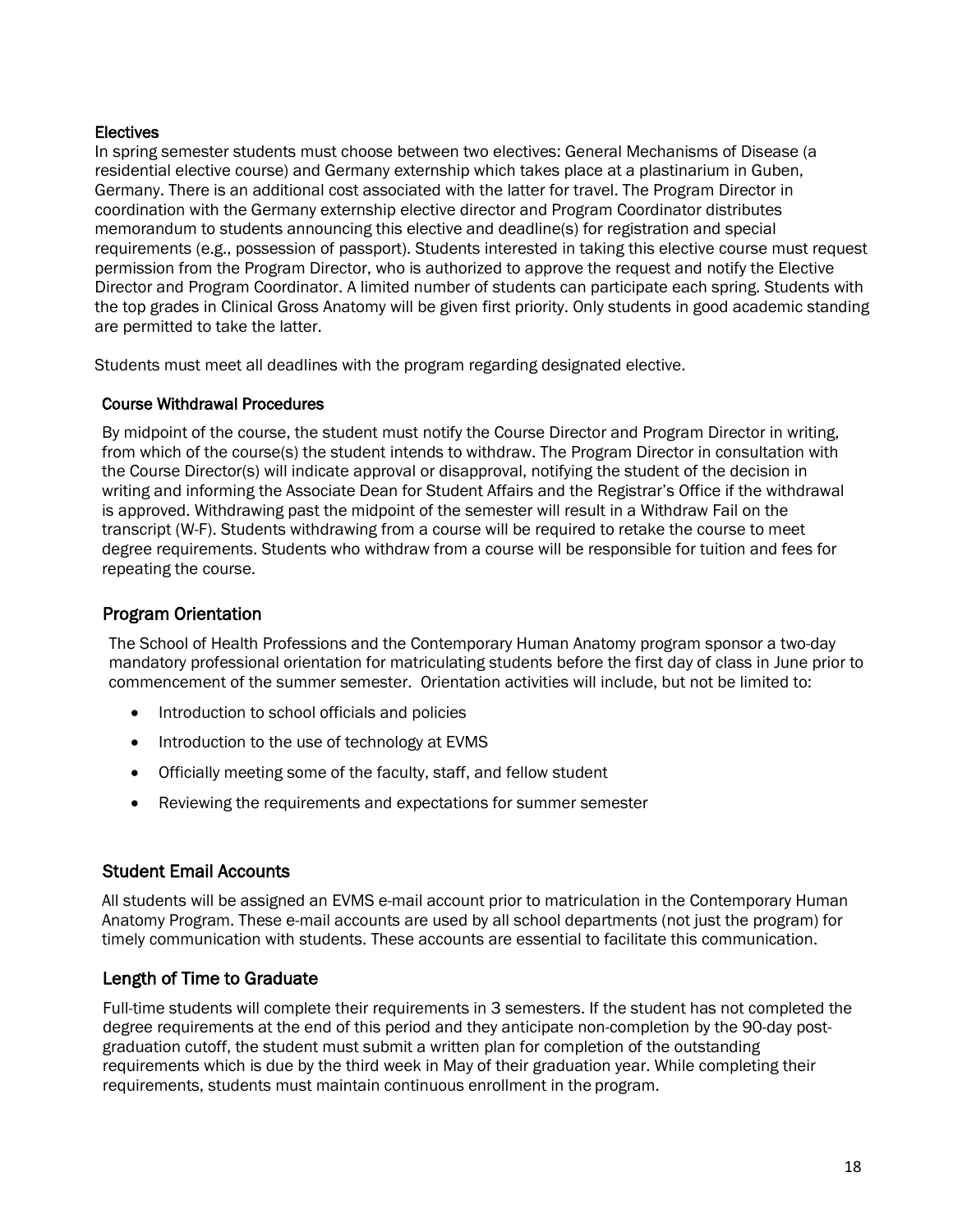# <span id="page-21-0"></span>Graduation Requirements

Awarding of the Master's Degree in Contemporary Human Anatomy is contingent upon:

- Successfully passing all of the courses in the curriculum
- Attaining an overall GPA equal to or greater than 3.0
- Paying all tuition and fees
- As some of the courses may end within days of graduation, the Course Director(s), program director and Office of Academic Affairs will try to ensure timely reporting of grades and averages. However, if tests (following corrections and re-runs) and final calculated grades cannot be turned around in time to determine graduation status then all students will be allowed to "walk" at graduation.

# <span id="page-21-1"></span>ACADEMIC STANDARDS

# <span id="page-21-2"></span>Academic Progress

Grades, professionalism, and ability to meet technical standards are factors that determine satisfactory progress. Standards of acceptable performance for courses are communicated to students in writing via the syllabus and orally reviewed at the introduction of the course. Performance in didactic courses is commonly assessed by written exams, quizzes, assignments, small group assignments, and oral presentations.

During the didactic coursework of the program, grades for cognitive performances will be recorded as a raw score and a percentage. At the end of each course, the percentage scores will be converted to a grade, A through F, for each of the courses. GPAs will be rounded to 2 decimal places (round up begins at .55). Mathematical rules for rounding to the nearest whole number based on two decimal places apply. For example, a final grade of 93.45 would round to a 94 (A). A final grade of 93.44 would round to a 93  $(A-)$ .

A student must achieve and maintain the required 3.00 semester Grade Point Average (GPA) and receive a "C-"or higher in all letter-graded courses or a "P" (Pass) in all performance-graded courses to remain in good academic standing and graduate from the Program.

The Program Director and Course Directors will regularly review the academic achievement of each student. The purpose of this review is to identify any student whose academic progress is marginal or unsatisfactory, so that the faculty and student together can develop an appropriate plan to address academic difficulties.

# <span id="page-21-3"></span>Challenging a Grade

Erroneous Grade Recorded: If a student receives an incorrect final course grade, the student should immediately contact the Program Director to verify the error. Errors will be changed by a "Change of Grade" form completed by the course instructor and the Program Director. A "Change of Grade" form will be submitted to the Registrar for proper notification and correction of the grade on the student's record.

Inappropriate Grade Reported: If a student feels that they have been unfairly graded in any course in the program, they must initially report their concerns to the Course Director(s) in writing. If this does not resolve the issue for the student, the grade result may be appealed to the Program Director in writing within 7 days of receiving the initial grade report. The Program Director will investigate the grade report and any concerns expressed by the student and make a decision about whether the grade should be changed. If desired, the student may appeal the Program Director's decision about a grade to the Dean of the School of Health Professions, also in writing and within 7 days of the report of a decision by the Program Director. The Dean's decision will be final.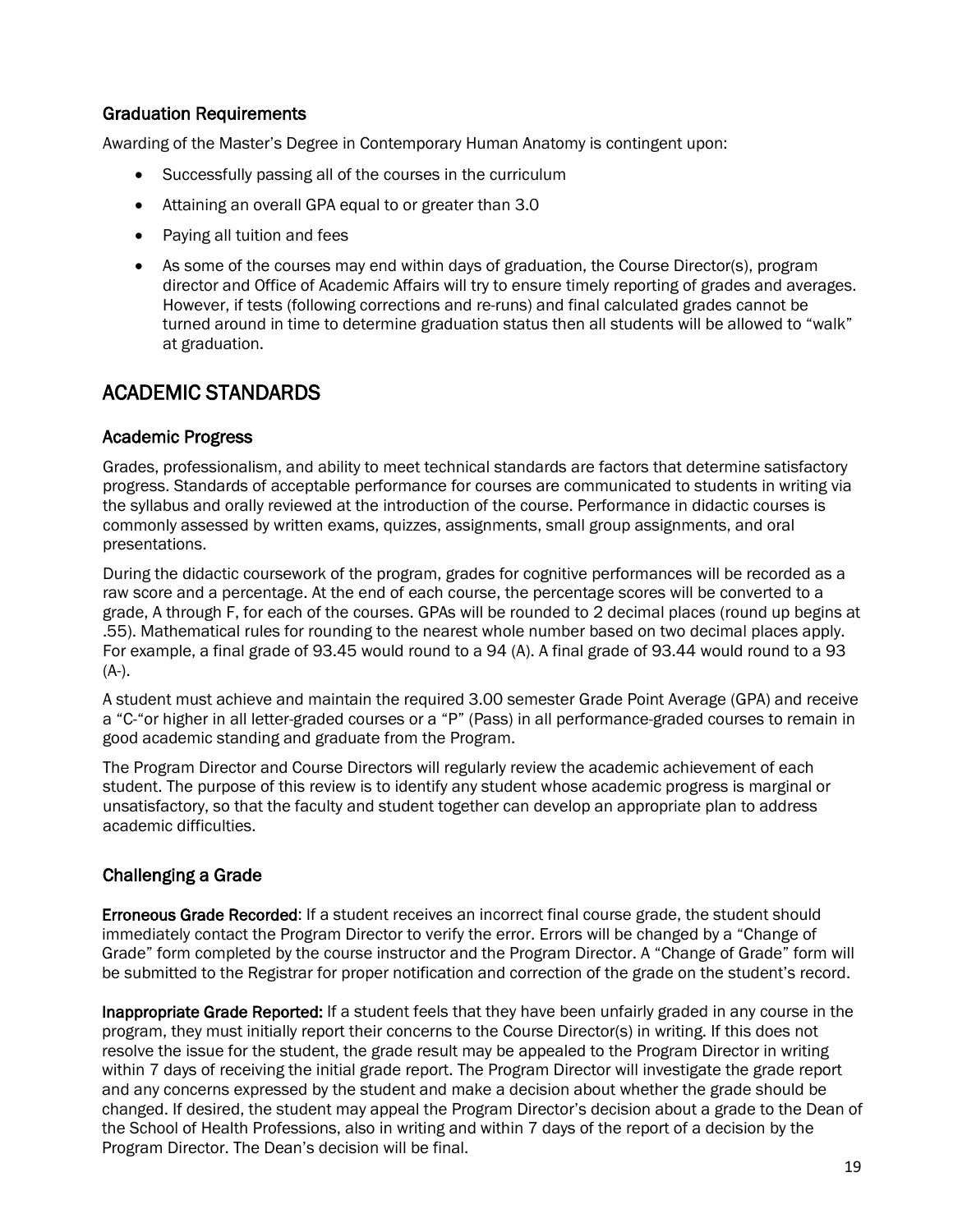# <span id="page-22-0"></span>Learning Improvement Process (LIP)

When a student earns a score of less than 70% on an exam or assignment, the student will be required to complete the LIP. The purpose of the LIP is to attempt to ensure that students do not have a persistent deficit prior to the next examination. It is not a process that changes a score. The LIP will encompass specific concepts related to course content, skills, lecture materials, and objectives in which the student's knowledge was deficient. The method or procedure for mastering the material will be left to the discretion of the Course Director/Instructor.

In the didactic phase, once the student receives their exam grade, it is the student's responsibility to seek out the Course Director to initiate the LIP. If the student does not engage in the LIP, this is considered a professionalism infraction and will be written up in the student's file.

The method(s) employed in the LIP will be selected based on the needs of the student and are at the discretion of the Course Director(s). This process may take one of several forms:

- Instructor and student may review exam questions to determine areas of misunderstanding and/or how to approach test questions,
- A group or individual oral presentation that demonstrates competence in the areas tested, OR
- Some combination of the above

# **Timing**

Except in unusual circumstances, this process must be started within five (5) school days after the grades have been posted.

#### **Compliance**

Failure to comply with the LIP requirement will be documented and included in the student's academic record.

# Final Exams

Exams scheduled during finals week are not subject to this policy as the material would have been covered in individual modules during the semester. However, a student who performs poorly on a cumulative final exam may request a meeting with the Course Director to review content, but not the exam itself.

#### Appeals

Any student who does not agree with the assessment of the Course Director during the LIP process may appeal directly to the Program Director.

# <span id="page-22-1"></span>Academic Probation

At the end of each semester, the Program Director and Course Directors will convene to certify satisfactory progress through the curriculum.

If a student's GPA falls below a 3.0 average during any semester, they will immediately be placed on probation and notified that continued performance at this level will result in non-conferral of the degree. The Program Director or designee will meet with the student to discuss areas of concern, including development of a remediation plan with clear goals and objectives, a specific time frame for completing the plan, and potential outcomes. The plan will be signed by the Program Director and the student. Follow up meetings will occur with the student, key program faculty, and the ProgramDirector.

• Once a student is placed on academic probation, they must achieve a 3.00 or higher GPA in the following didactic semester or they will be at risk of academic dismissal from the program.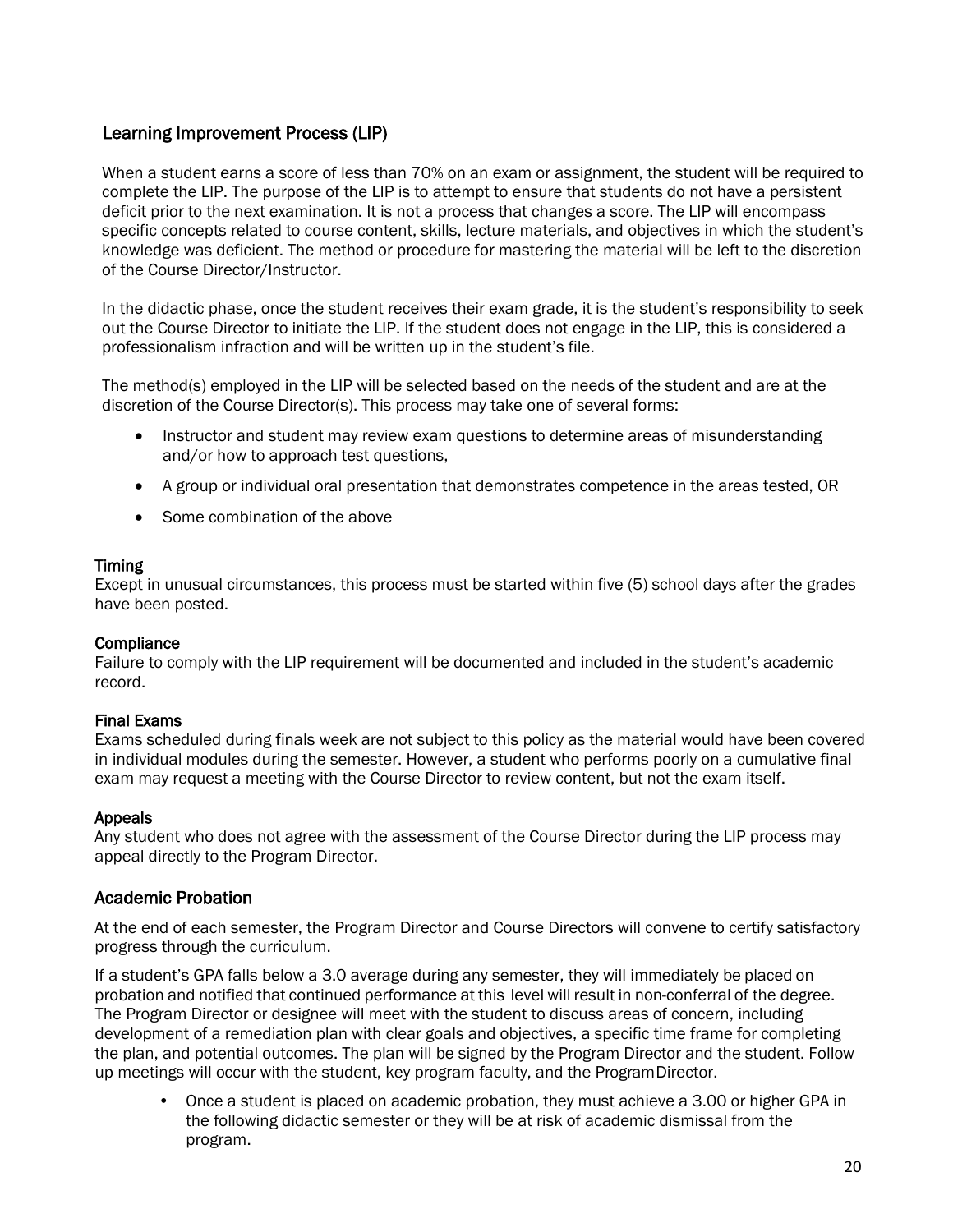• Two consecutive semesters with a semester GPA of less than 3.00 (without measurable improvement) may result in academic dismissal from the program.

# <span id="page-23-0"></span>Remediation

Remediation is a process to help identify a student's deficiencies in knowledge, skills, and behavior. The process involves strategies to assist the student in achieving academic competence and professional development. Remediation may be provided in the form of a Learning Improvement Process, guided assignments, or use of other resources to help the student succeed.

Remediation of courses will be at the discretion of a Student Progress Committee comprising of the Program Director and two CHAP faculty. When there are extenuating circumstances leading to the failure, the student may be invited to repeat the course in the following academic year, at the discretion of the Student Progress Committee.

The Student Progress Committee can review and recommend one of the following options to the Program Director:

- Dismissal from the program
- If there are extenuating circumstances, the committee can recommend a remediation plan tailored to the student's individual weaknesses and, if successful in remediation, will be allowed to continue in a probationary status.
- If remediation is allowed, the student will register for a separate course and both grades will be recorded on their transcript.
- $*$  If a student fails a course or their GPA falls below a 2.9 average in any semester, they will be subject to dismissal at the discretion of the program director.

# <span id="page-23-1"></span>Repeating a Course

Because the courses of the program are provided in sequence and each course is only taught once per year; it is possible that the required course will have to be remediated simultaneously with other ongoing courses at the discretion of the Course Director and Program Director. Not all courses lend themselves to be readily or instantly remediated. Therefore:

• If a student is granted the opportunity to repeat a course, it might have to be with the next class of students. This would require the student to become a member of the class following their original graduating class.

# <span id="page-23-2"></span>Academic Dismissal

Academic Dismissal will be considered by the CHAP Student Progress Committee in the following circumstances:

- D, F, or non-Pass grade in any course in the didactic year of the program.
- Two consecutive semesters with a GPA less than3.00
- An Honor Council conviction resulting in a penalty of failure of a course or dismissal from the school.

# <span id="page-23-3"></span>Student Responsibilities

Each student is responsible for:

- Maintaining professionalism at all times.
- Attending mandatory program meetings as announced by the program.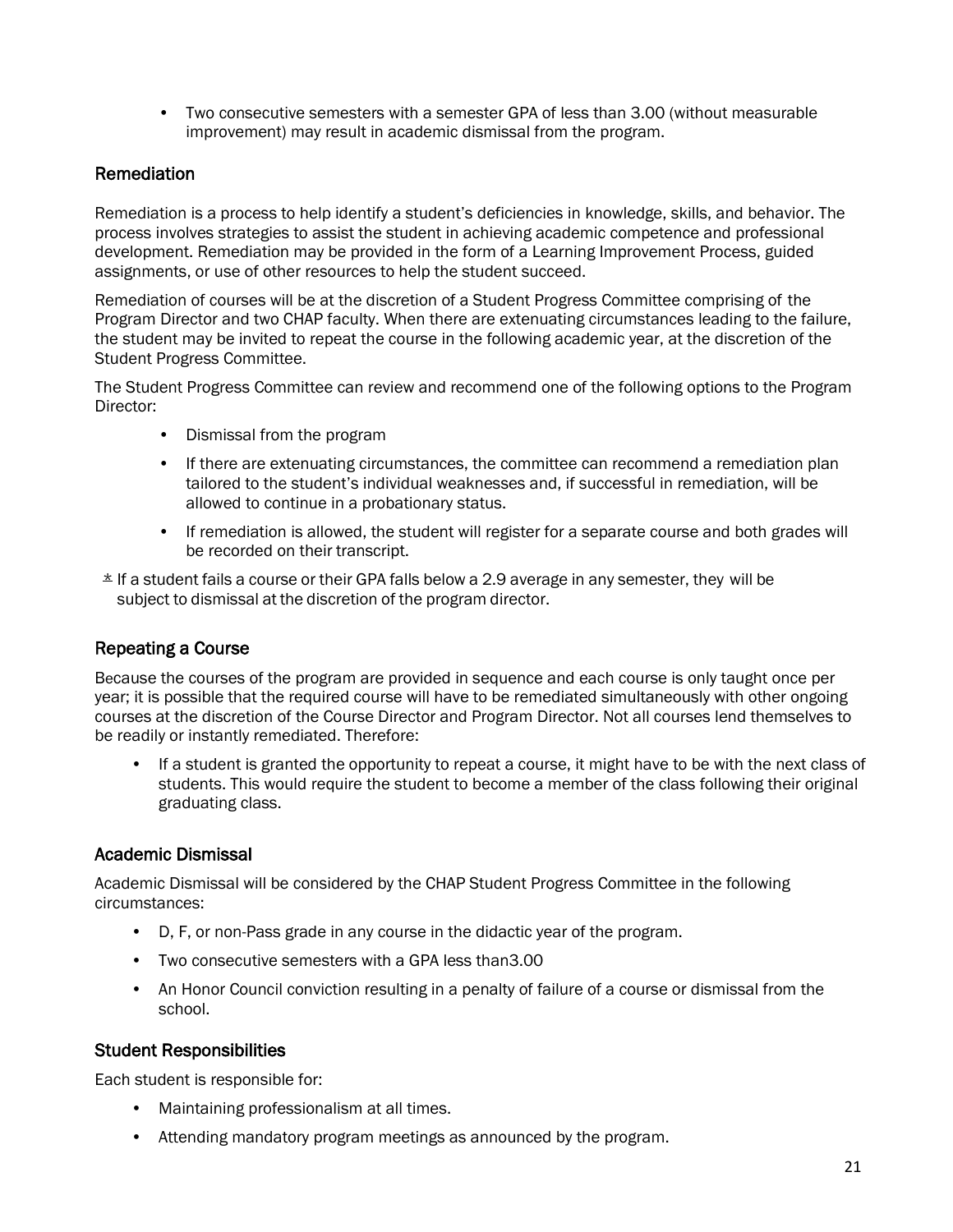- Attending all scheduled class meetings as noted on course syllabi.
- Complying with the requirements of each course.
- Seeking faculty assistance in correcting unsatisfactory or marginal performance.
- Completing an evaluation of each course and Course Director(s) (each faculty in team taught courses).
- Ascertaining student's own evaluation results.
- Initiating the program appeals process if the student objects to the program's response to the student's failure to meet the program's academic and professional standards.

# <span id="page-24-0"></span>Course Director Responsibilities

In the CHAP, the Course Director is the primary Instructor. The Course Director is responsible for developing and overseeing the curriculum and evaluation process of students for that course. Course Director's responsibilities include:

- Develop and revise the Course Syllabus using the EVMS SHP template annually or each semester the course is taught.
- Submit and/or post any and all revisions to course syllabi to the Program Director, to the Program Coordinator, and on Blackboard. When major changes occur, the course syllabus may be submitted to the EVMS SHP Curriculum Committee for approval.
- Developing written objectives and methods of grading which are communicated in writing to students in the course syllabus and upon which all evaluation is based.
- Predetermining and communicating in writing the relative weight of each method of grading (e.g., examination, quiz, paper, presentation, special project) used to determine the final grade for the course and documented on course syllabus.
- Create rubrics for some course assignments
- Inform any student in writing when marginal performance is recognized, giving the student an opportunity to respond to identified deficiencies, and developing with the student a plan for improving performance.
- Documenting student attendance and notifying the Program Director if/when a student misses 2 or more classes within 24 hours of the missed class.
- Documenting student progress, which is reported to the Program Director at the mid-term and at the end of the course.
- Providing course faculty in team-taught courses with rubrics and the results of the course evaluation.
- Consulting with the Program Director in developing, administering, and interpreting evaluation procedures and results.
- Post all course syllabi, course rubrics, required materials, assignments, feedback to students, and grades for assignments and course in Blackboard.

# Preparation of Evaluation Methods

- Course format, objectives, and method of grading are communicated to students at the beginning of each course and posted on Blackboard.
- Examinations, papers, presentations, and projects address achievement of stated course objectives and: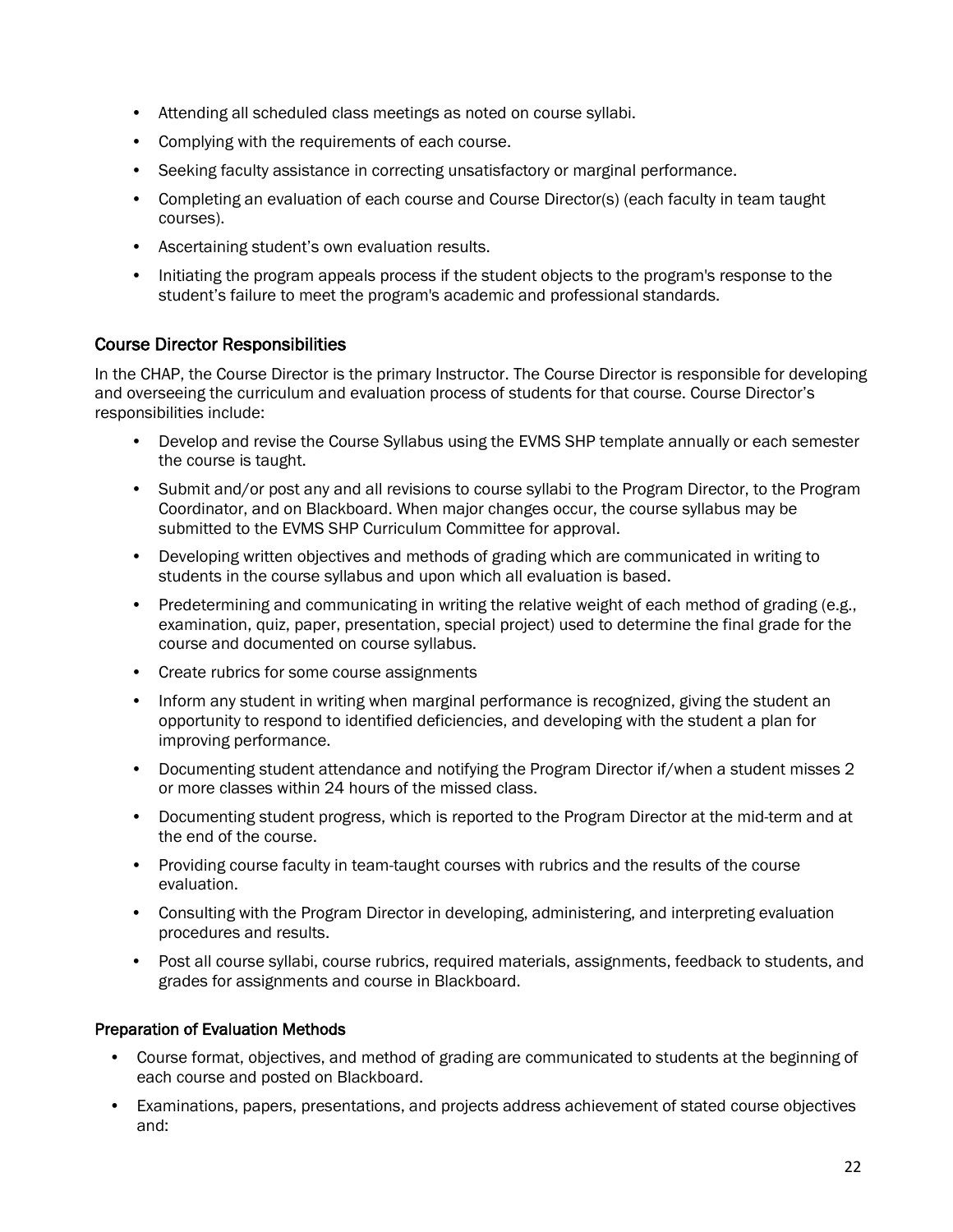- $\circ$  are constructed according to recognized principles of evaluation design.
- o are consistent with program standards for length and difficulty.
- o meet reasonable criteria for reliability and validity.
- o are reviewed by Course Director and Program Director (if requested) prior to and immediately following administration.
- Examinations may cover any material included in the course and may be derived from lectures, discussion, experiential exercises, and required readings. The number of questions will be based roughly on the Course Director's assessment of the relative importance of the material covered.
- Examination questions and directives for papers, presentations, and projects are composed by the Course Director and reviewed by the Program Director for appropriateness of content and types and levels of skills tested (e.g., problem solving, synthesis, analysis, critical thinking, attitudes, and growth throughout the course).
- Methods of evaluation and due dates are identified on course syllabi, reviewed the first day of each course, and posted on Blackboard.

#### Administration of Examinations

The Course Director is responsible for the administration and scoring of the examinations.

#### Review of Evaluation Results

- Students will be notified of scores by the Course Director within one week after the examination or due date.
- Each Course Director will make opportunity for students to review examinations.
- Graded projects and presentation feedback will be available one week after the due date.
- Graded papers will be returned within two weeks after the due date.
- The Program Director reviews the overall evaluation results.

#### <span id="page-25-0"></span>Program Director Responsibilities

- The Program Director coordinates, reviews, and administers evaluation policies and practices and recommends or makes changes as necessary.
- Provides assistance to the faculty in developing, administering, and interpreting evaluation procedures and results.
- Provides a program to orient the faculty to evaluation policy and procedures.
- Disseminates the results of course evaluations to the Course Directors.

#### <span id="page-25-1"></span>Grading Policy and Procedures

- Course education format, method of grading, and objectives are communicated in writing on the course syllabus to students at the initiation of each course.
- The requirements for grades are based on course policy and institutional guidelines. These requirements are communicated to students at the initiation of each course as documented on the course syllabus.

#### <span id="page-25-2"></span>Reporting of Grades

The Course Director(s) document grades and provides constructive feedback in Blackboard. The Course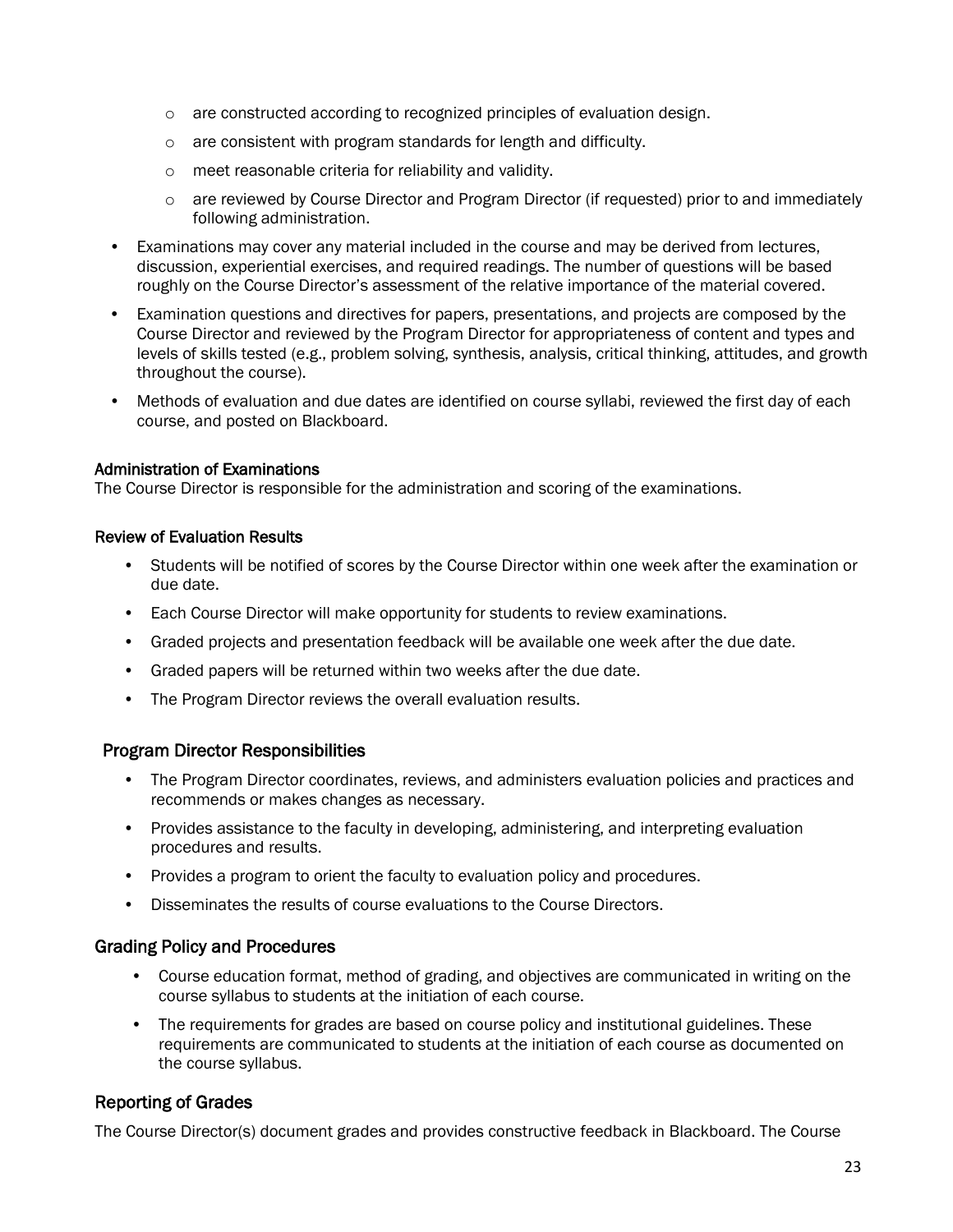Director reviews and approves final grades in Blackboard and securely transfer these to the Registrar Office using Grades Journey. An Incomplete may be recorded for any graded or pass/fail course following the policies and procedures for incompletes with an included Action Plan. The standard for successful completion of this graduate program is a GPA of 3.00 or better. Students who desire an appeal or seek remediation of a grade should first address the issue directly with the appropriate Course Director r and follow all program specific policies and procedures. If the issue is not satisfactorily resolved with the Course Director, the student may appeal the decision to the Program Director based on program procedures. If the issue is still not resolved, the student may appeal to the Dean of the School of Health Professions.

# <span id="page-26-0"></span>PROFESSIONAL STANDARDS

One of our goals while you are in the program is to assist you in learning how to function in a professional manner. The Contemporary Human Anatomy program has established the following criteria as expectations of professional behavior:

- Students will be required to demonstrate full compliance with the technical standards to the degree students attested to on their admission statements and as re-attested during registration each semester.
- Students will engage in their didactic training in a professional manner.
- Students are required to treat their classmates and all EVMS faculty, students, and staff with respect.
- Students with concerns regarding classroom activities should first endeavor to resolve the issue with the Course Director or instructor and if the circumstance cannot be resolved at that level the student should approach the Program Director.

# <span id="page-26-1"></span>TECHNICAL STANDARDS

The abilities and skills students must possess in order to complete the education and training of the program are referred to as "Technical Standards." These abilities and skills are essential for entry into most professional practice settings.

# Observation Skills

Demonstrate sufficient attention and accuracy in observation skills (visual, auditory, and tactile) in the lecture hall, laboratory, and/or online settings. Indicators include but are not limited to accurate visualization and discrimination of text, numbers, patterns, graphic illustrations, and other imaging texts.

#### Communication Skills

Demonstrate effective communication skills with other students, faculty, health care professionals, and with people of varying cultures, ethnicities, and personalities. Indicators include but are not limited to these examples:

- Clear, efficient, and intelligible articulation of spoken English language.
- Legible, efficient, and intelligible written English language.
- Accurate and efficient English language reading skills.
- Accurate and efficient expressive and receptive communication skills.
- Ability to accurately follow directions (oral and written).

#### Critical Reasoning Skills

Demonstrate critical reasoning skills including but not limited to intellectual, conceptual, integrative, and quantitative abilities. Indicators include but are not limited to these examples:

- Demonstrate ability to measure, calculate, reason, analyze, integrate, and synthesize information.
- Demonstrate ability to acquire, retain, and apply new and learned information.

#### Motor and Sensory Function

Demonstrate sufficient motor and sensory function to perform typical functions of a graduate student.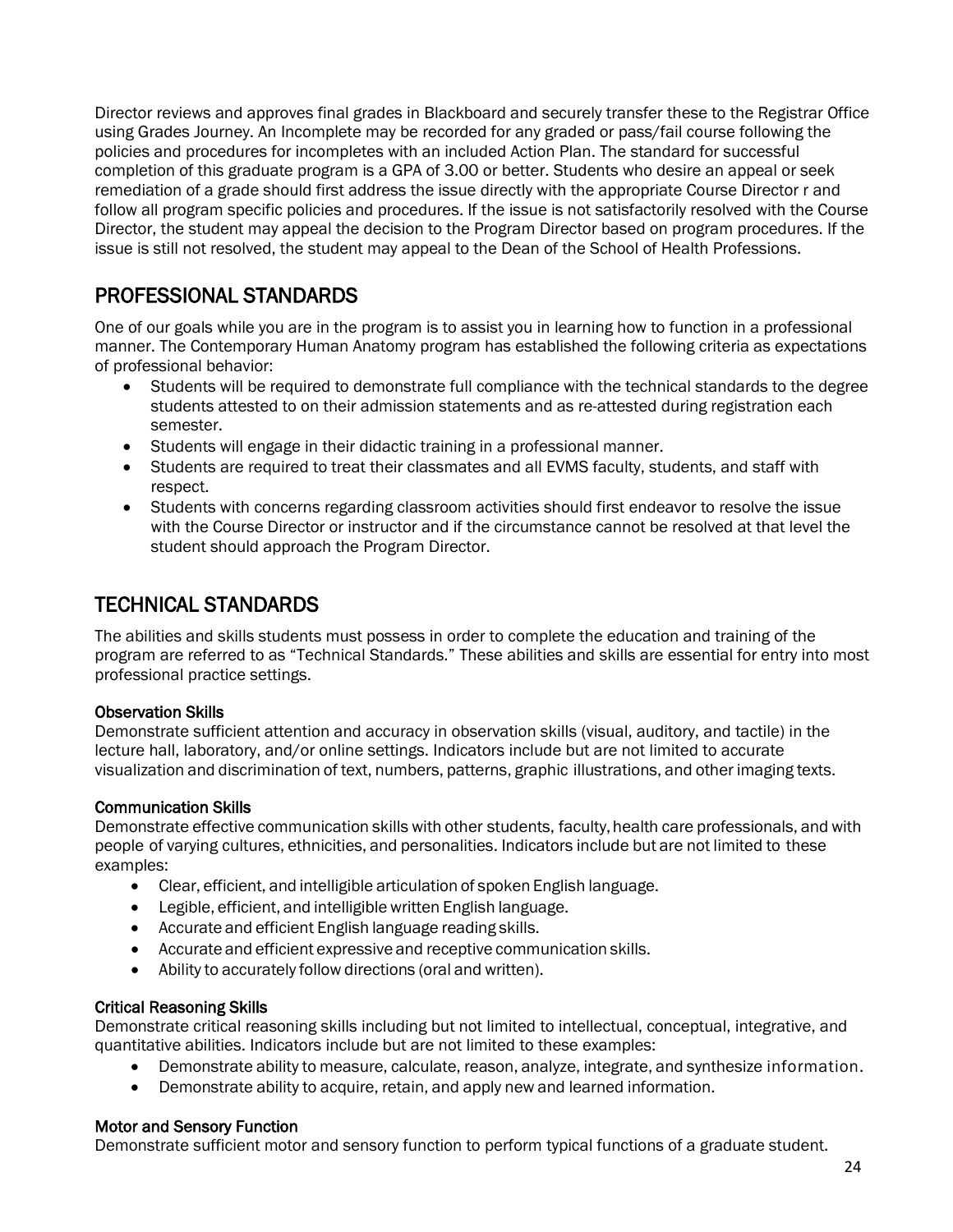Indicators include but are not limited to the following examples:

- Perform demonstrations and experiments in the basic sciences.
- Execute fine and gross motor movements with sufficient coordination, postural control, equilibrium, and hand-eye coordination to safely participate in laboratory sessions, use standard medical/surgical instruments, assess cadavers, and give an appropriate summary and findings.
- Execute motor movements that demonstrate safety and efficiency in the various learning settings (i.e., classroom, laboratories).
- Physical stamina sufficient to complete the rigorous course of didactic and clinical study, which may include prolonged periods of sitting, and/or standing.

# Behavioral and Social Attributes

Demonstrate the behavioral and social attributes vital to participation in a professional program. Indicators include but are not limited to the following examples:

- Possess personal qualities that facilitate effective peer interactions (e.g., compassion, empathy, integrity, honesty, benevolence, confidentiality).
- Possess the emotional health required for full utilization of mental faculties (including judgment, orientation, affect, and cognition).
- Ability to establish rapport and develop mature and effective professional relationships with faculty, professional peers, staff, and the public.
- Demonstrate impartial motives, attitudes, and values in roles, functions, and relationships. Communicate and interact in a non-judgmental way with, persons who differ from oneself and one's beliefs in a variety of ways including but not limited to gender, age, race, ethnicity, socio- economic status, culture, creed, military status, sexual orientation and identity, and religious or spiritual beliefs.
- Ability to monitor and react appropriately to one's own emotional needs and responses.
- Display appropriate flexibility, adaptability, composure, and emotional stability during periods of high stress or uncertainty associated with didactic encounters and environments.
- Ability to accurately follow oral and written directions with prompt completion of all responsibilities in the classroom and laboratory setting.
- Compliance with standards, policies, and practices set forth in the program Handbook.

These standards will serve as pre-requisites for entrance, continuation, promotion, and graduation from the Contemporary Human Anatomy program and students must be prepared to indicate their ability to meet these standards as a condition of acceptance and during registration for each semester.

Inquiry by the program faculty and staff regarding disability is strictly prohibited. The Contemporary Human Anatomy program, in accordance with EVMS policy and as delineated by federal and Virginia law, does not discriminate in admissions, educational programs or employment against any individual on the basis of that individual's disability, and will make good faith efforts at providing reasonable accommodation as required. However, the program reserves the right not to admit or register students who cannot meet the technical standards or who would constitute a direct threat to the health and safety or others.

The Contemporary Human Anatomy program applicants or students who may have questions regarding these technical standards or who believe they may need to request reasonable accommodation in order to meet the standards are encouraged to contact the EVMS Disability Officer (Emily Magee, MS, Cell Phone: 720-464-7283 (Google Voice) MageeEF@EVMS.EDU)

# <span id="page-27-0"></span>DISABILITY AND ACCOMMODATION

If you have or believe you have a disability for which you wish to request accommodations under the Americans with Disabilities Act or Section 504 of the Rehabilitation Act, you must contact the EVMS Student Disability Officer (Emily Magee, MS, MageeEF@EVMS.EDU. For more information about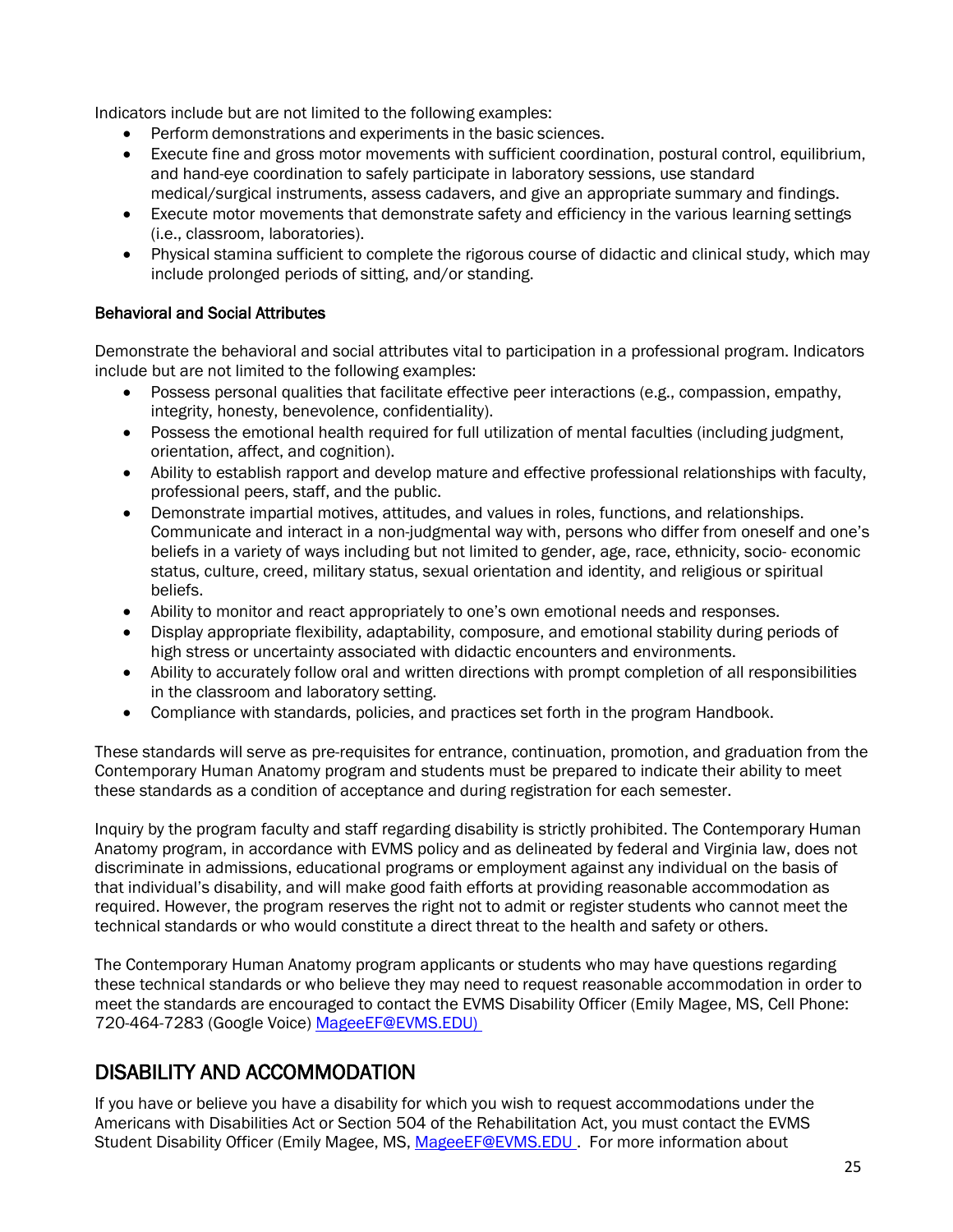students and disability accommodations, please see the Student Disability Guide at [https://myportal.evms.edu/education/student\\_affairs/disability\\_services/](https://myportal.evms.edu/education/student_affairs/disability_services/)

Revealing a disability is voluntary; however, such disclosure is necessary before any accommodations may be made in the learning environment or in the program's procedures. Information regarding disabilities is handled in a confidential manner.

The disability officer will not reveal a specific disability to the program. They merely identify the needed accommodation(s).

# <span id="page-28-0"></span>Accommodations for Testing

Students who need a reasonable accommodation for testing must consult with the EVMS Student Disability Officer. Currently this is: Emily Magee, MS, Cell Phone: 720-464-7283 (Google Voice) MageeEF@EVMS.EDU

The Student Disability Officer will review any documents supporting your request for accommodation and issue a letter outlining the approved accommodations to the Program Director.

- Please note that the Student Disability Officer does not reveal the reason for the accommodation to program personnel.
- The Program Director and/or designee will ensure that conditions of each student's accommodation are met.
- Students with an approved request for Accommodation:
	- $\circ$  The program will ensure that students with an accommodation will have a quiet and secure space for testing and that the conditions of the approved accommodation are met.
	- $\circ$  Students with accommodations will be instructed when and where they are to go at their designated testing time. The time of testing may be different than the scheduled testing time depending on the nature of the accommodation.
	- $\circ$  Accommodated testing may be monitored or proctored at the discretion of the Course Director.
	- $\circ$  If a student chooses not to take advantage of the approved accommodations for a specific examination, the student MUST inform the Course Director prior to the test.

# <span id="page-28-1"></span>ACADEMIC INTEGRITY

# <span id="page-28-2"></span>Copyright, Fair Use, & Educational Materials

Printed matter, videos, and other electronic materials to include all PowerPoint presentations viewed on Blackboard or in the classroom can be deemed to be copyrighted materials owned by the original author(s) and/or Eastern Virginia Medical School. These materials are never to be copied or transferred electronically outside of the program or the school for any reason without the written permission of the author(s) of the presentation(s). Videos are used with "creative commons" understanding of fair use and purposed for teaching. This material is intended for the exclusive use of educational purposes and is not intended to be used for commercial or for direct compensation or profit generating activity. Doing so, risks violation of US copyright laws with resulting legal action or other reasonable sanctions from the program or school.

# <span id="page-28-3"></span>Plagiarism

Students are expected to do their own work. Turning in a written assignment that is believed to be another person's work will be considered cheating or plagiarism. The student will be referred to the EVMS Honor Council. Faculty members may utilize online resources, like Turnitin to evaluate writing assignments for evidence of improper use of another's words or ideas.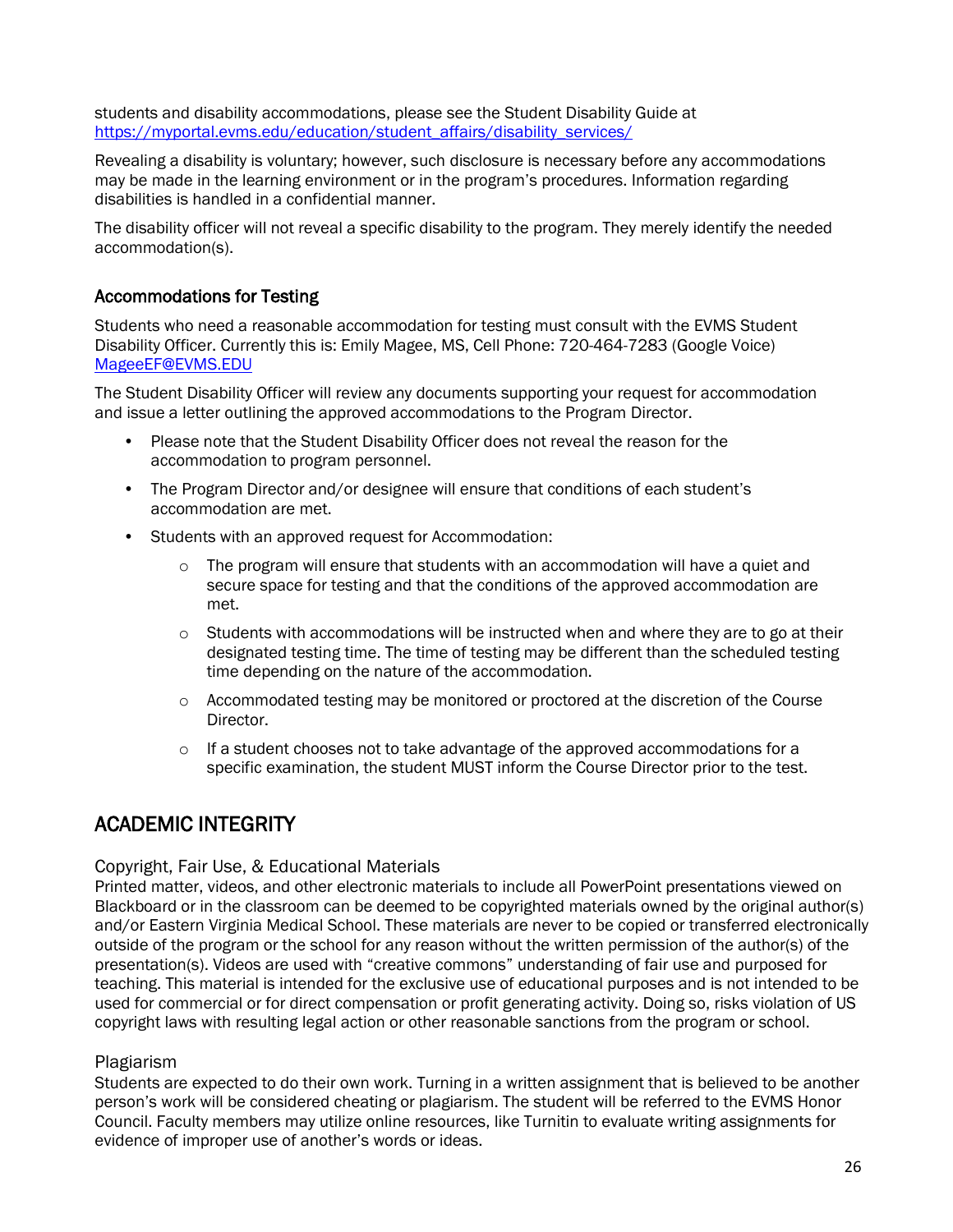#### <span id="page-29-0"></span>Honor Code Violations

The Honor Council process for reporting shall be followed. If a student is aware of an Honor Code violation, it is their professional and ethical duty to report it directly to the class Honor Council Representative (if elected) or to the Honor Council Chair for EVMS. It is not necessary to involve faculty in the reporting process. Direct reporting by students is preferred. A conviction by the Honor Council will be handled in accordance with existing rules for any academic or non-academic result of the conviction. In the case of a course failure related to an Honor Council conviction, the student may receive a suspension or be dismissed from the Program, depending on the nature of the Honor Council findings and penalties.

# <span id="page-29-1"></span>STANDARDS OF CONDUCT

# <span id="page-29-2"></span>Communication with Program

Students are required to check their EVMS e-mail accounts at least twice a week, with daily review recommended, and are responsible for knowledge of all school or program information contained in the emails. Students will provide Program Director with a phone number or other contact number by the end of the second semester. This must be updated within three days of any change. Students may contact the Program Director (Dr. Ambrozewicz 757-446-5659 ambrozma@evms.edu) at any time, with messages returned within 48 hours when reasonable.

# <span id="page-29-3"></span>Attendance Policy

Due to the sequential format and fast pace of each course, students are expected to attend all classes. Unanticipated absences should be discussed with either the Program Director, Course Director, or contact administrative staff as soon as possible to inform Program authorities of the circumstances, and to ensure that any missed class materials can be made up and/or obtained from classmates. Anticipated absences should be discussed with the Program Director or Course Director as early as possible.

Absences will be characterized as either excused or unexcused. Generally, absences for illness, accidents, or un-anticipatable personal emergencies, will be considered excused. Proof of illness may be requested. Course Directors reserve the right to deduct points for unexcused absences. See each course's syllabus. The student who misses class due to unavoidable circumstances is responsible for making up classwork in order to be eligible for the full range of grades. Students may work with the Course Director to fulfill course objectives.

# <span id="page-29-4"></span>Leave of Absence

Prolonged or repeated absences may make it difficult to satisfactorily continue in the Program. A student with prolonged absences may be asked to request a formal leave of absence from the Program. A student may also initiate a request for leave of absence by consulting with the Program Director. Any leave of absence from EVMS requires a documented Leave of Absence form with approval from the Program Director and Office of Academic Affairs.

# <span id="page-29-5"></span>Inclement Weather

Refer to the EVMS Institutional Handbook for specifics. In general, EVMS will alert students to the impact of weather on the academic schedule through local television and radio stations, the RAVE alert system, and postings on the EVMS web site. However, students who feel unsafe traveling to a site that is open should consider safety first. The Program will support any decision to not attend because of safety and traveling concerns. No student should endanger themself trying to get to class if the conditions in their area prove unsafe. In this case, notify the Course Director and the Program Director as soon as possible.

# <span id="page-29-6"></span>CLASSROOM BEHAVIOR

<span id="page-29-7"></span>Cell Phones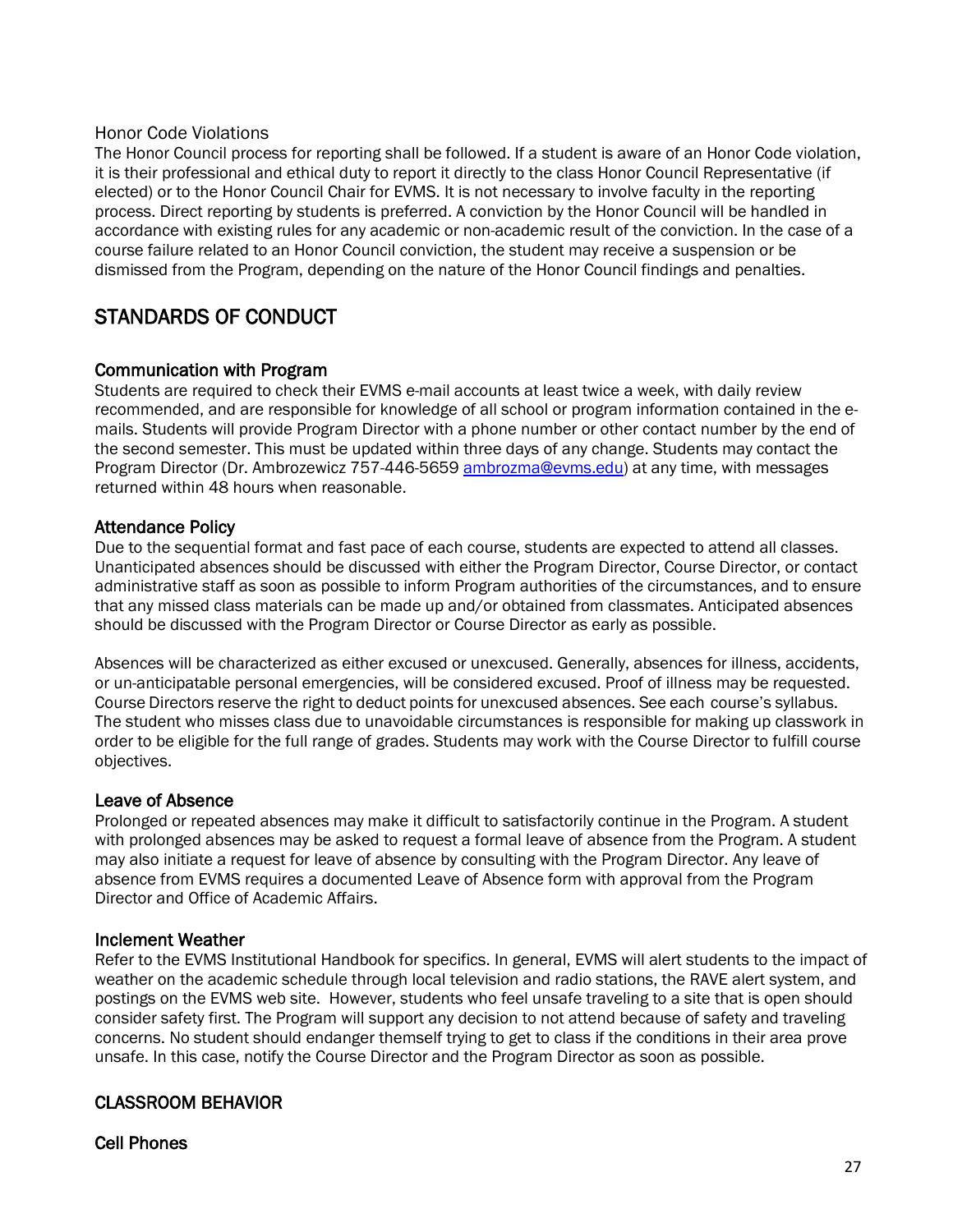Cell phone use should conform to courteous and professional conduct in a classroom setting. Cell phones must be off or on vibrate mode in class. If a cell-phone rings during class, the student should quietly gather their belongings if necessary and leave the classroom. If the nature of the call is such that the student cannot return to the classroom, the student must inform the Course Director or instructor of the reason for their departure and inability to return to the classroom.

# <span id="page-30-0"></span>Recording Devices

Recorders and recording capable devices (cell-phones, etc.) may only be used in a very transparent manner, i.e., visible to those being recorded. Students may not record meetings with faculty, staff, or other students without their consent or expressed permission. Any recording of conversations without the permission of all parties will be considered a breach of professionalism and may be a breach of the EVMS Code of Conduct. Lectures may be recorded for the students' personal use, EXCEPT, when a lecturer asks that you not record.

# <span id="page-30-1"></span>Food in the Classroom

The only times that food is allowed in the classroom is when the program provides food for some function or celebration. Otherwise, you may not eat in the classroom during class sessions. You may bring small snacks and liquids (coffee, tea, soda, or water) to the classroom. Eating a meal in the context of a class is strongly discouraged. When the classroom is available before or after scheduled classes, you may utilize the classroom to eat. Please be courteous and clean up after yourself.

# <span id="page-30-2"></span>Examination Policies

In the case of any assessment situation, homework assignments, oral presentations, or write-ups that will be graded, the following constitutes an Honor Code violation:

- A student obtaining unauthorized information about scenarios or assessment content in advance of their own test.
- Any student sharing information about scenarios or assessment content prior to another student's examination or turning in their assignments.
- Work that students turn in is meant to be their own. Collaboration, without the expressed direction to do so by the Course Director, is prohibited.

# <span id="page-30-3"></span>Remote Examination Procedures- Online Learning

All computer-based examinations will be conducted using web-based testing software (e.g. ExamSoft/Blackboard for didactic phase and on the students' own laptops if administer remotely. As a reminder, the EVMS Student Code of Conduct and Honor Code is in full effect and can be reviewed on the EVMS website.

# <span id="page-30-4"></span>Accommodations –Online Learning

Students with approved accommodations will also take their exams from their own laptops if exams are administered remotely. Students with approved accommodations for exam time will automatically receive those. Students with approved accommodations for environmental conditions are responsible for fulfilling these requirements independently.

# <span id="page-30-5"></span>Professionalism in Completing Evaluations

Students are expected to complete all evaluations assigned throughout the Program. Evaluations must be completed in order to progress through the Program. Failure to complete required evaluations may result in a meeting with the advisor or Program Director. Required evaluations include:

- Evaluation of all courses
- Evaluation of all faculty

Comments provided in evaluations should be constructive and respectful. Evaluations are made anonymous to faculty.